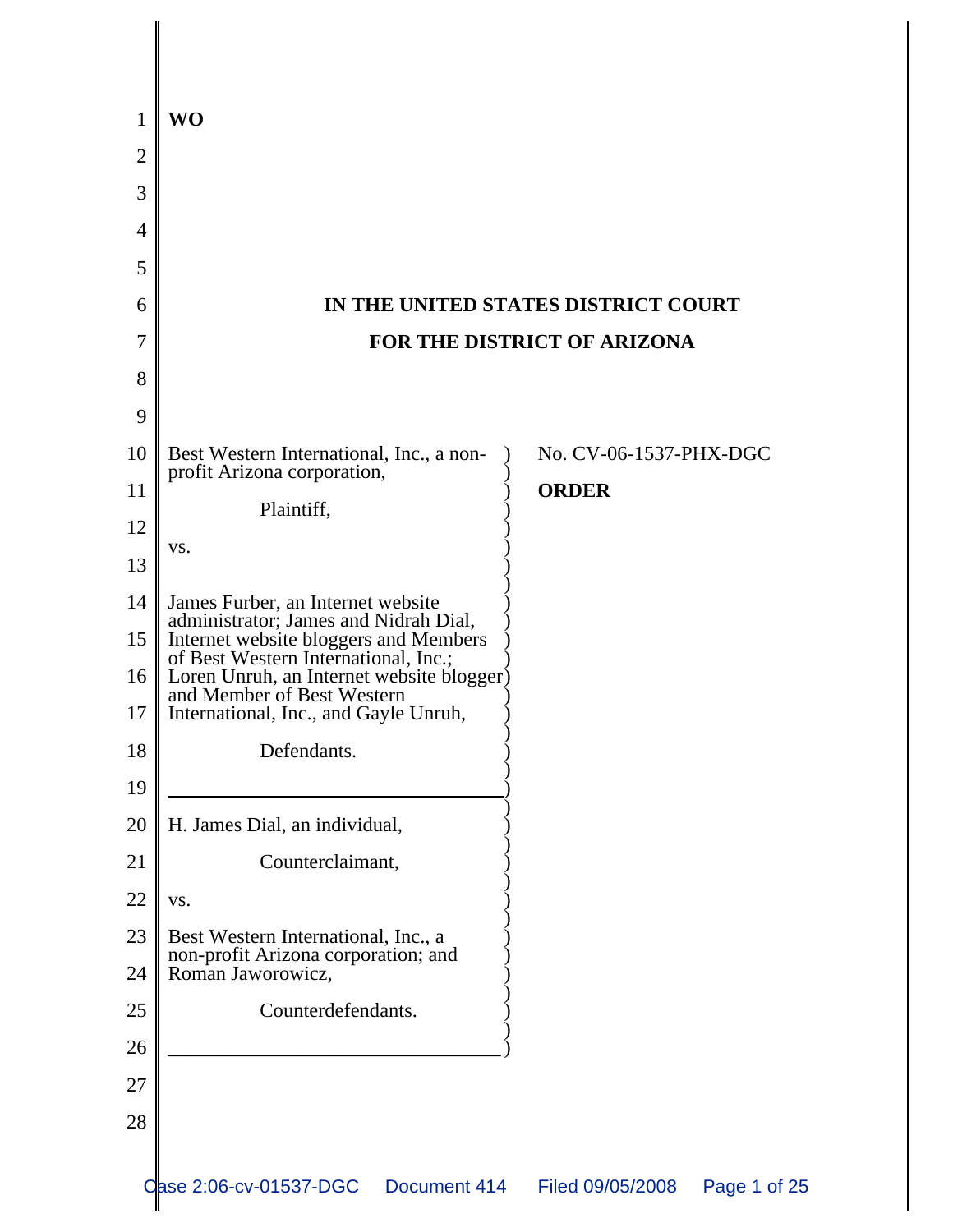1 2 3 4 5 6 7 Plaintiff Best Western International, Inc. ("BWI") is an Arizona non-profit member corporation. BWI's members own and operate hotels under the "Best Western" brand name. BWI filed this action against various John Doe Defendants. BWI claims that these defendants posted anonymous messages on an Internet website known as "Freewrites.net," and that the messages breach contracts with BWI, defame BWI, and constitute other wrongs. BWI subsequently amended its complaint to name James Furber, James and Nidrah Dial, and Loren and Gayle Unruh as Defendants.

8 9 10 11 12 13 14 15 BWI alleges that Furber and the Dials are responsible for the creation and operation of the website and that the Dials and Loren Unruh are members of BWI who have posted actionable messages on the website. The current complaint asserts claims for breach of contract (counts one and two), breach of the implied covenant of good faith and fair dealing (counts three and four), breach of an implied contract (counts five and six), breach of fiduciary duty (count seven), defamation (count eight), tortious interference with prospective economic advantage (count ten), and tortious interference with contract (count eleven). Dkt. #153-2.

16 17 18 19 The Furber, Dial, and Unruh Defendants ("Defendants") have filed an extensive motion for summary judgment. Dkt. ##338. Equally substantial responses and replies have been filed. Dkt. ##403, 407. For reasons set forth below, the Court will grant the motion in part and deny it in part.<sup>1</sup>

### 20 **I. Summary Judgment Standard.**

21 22 23 24 25 Summary judgment is appropriate if the evidence, viewed in the light most favorable to the nonmoving party, shows "that there is no genuine issue as to any material fact and that the movant is entitled to judgment as a matter of law." Fed. R. Civ. P. 56(c). Only disputes over facts that might affect the outcome of the suit will preclude the entry of summary judgment, and the disputed evidence must be "such that a reasonable jury could return a

<sup>27</sup> 28 <sup>1</sup>Defendants' request for oral argument is denied because the parties have thoroughly briefed the issues and oral argument will not aid the Court's decision. *See Mahon v. Credit Bur. of Placer County, Inc.*, 171 F.3d 1197, 1200 (9th Cir. 1999).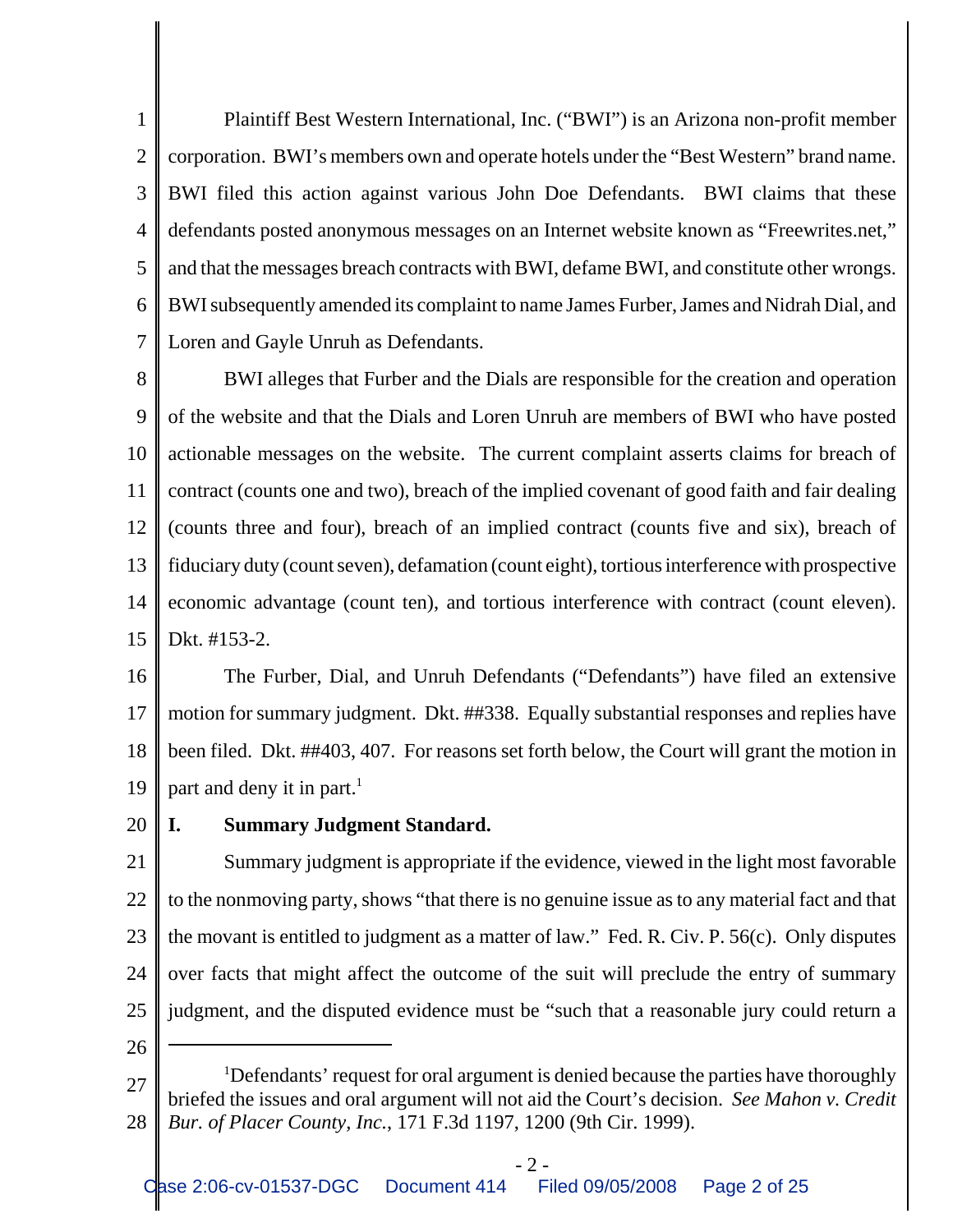1 2 3 4 5 verdict for the nonmoving party." *Anderson v. Liberty Lobby, Inc.*, 477 U.S. 242, 248 (1986). Summary judgment may be entered against a party who "fails to make a showing sufficient to establish the existence of an element essential to that party's case, and on which that party will bear the burden of proof at trial." *Celotex Corp. v. Catrett*, 477 U.S. 317, 322 (1986).

6

### **II. The Contract Claims.**

7 8 BWI asserts contract-related claims in counts one, three, and five of the complaint. Dkt. #153-2  $\P$  90-21, 133-47, 160-73. Defendants seek summary judgment on each claim.<sup>2</sup>

9

### **A. Nidrah Dial.**

10 11 12 13 14 15 16 17 18 19 20 21 22 23 24 As an initial matter, Defendants argue that Nidrah Dial is entitled to summary judgment on the contract-related claims because she has never had a contractual relationship with BWI. Dkt. #338 at 10 n.4 (citing Dkt. #339 ¶ 36). BWI contends that Mrs. Dial is a principal owner of the Best Western Green Tree Inn and therefore is obligated under the BWI membership agreement relating to that hotel. Dkt. #407 at 30 n.17 (citing Dkt. #408 ¶ 36). "Interpretation of a contract is a question of law for the court when its terms are unambiguous on its face." *Ash v. Egar*, 541 P.2d 398, 401 (Ariz. App. 1975); *see Chandler Med. Bldg. Partners v. Chandler Dental Group*, 855 P.2d 787, 791 (Ariz. Ct. App. 1993). The membership agreement at issue lists the owner of the Green Tree Inn as Green Tree Investors, LLC. Dkt. #339-26 ¶ 3. The agreement requires the signature of "all persons or entities having an ownership interest in" the hotel. *Id.* ¶ 44. James Dial signed the agreement on behalf of himself and Green Tree Investors, LLC. *Id.* While Nidrah Dial is listed as a part-owner of the Green Tree Inn on a separate applicant information form, *see* Dkt. #339-26 at 12, she did not sign the membership agreement itself and is not identified in the agreement as an owner of the Green Tree Inn.

- 25 26 The terms of the membership agreement unambiguously reflect that only James Dial and Green Tree Investors, LLC are owners of the Green Tree Inn. Mrs. Dial therefore is not
- 27

<sup>28</sup> <sup>2</sup>Counts two, four, six, and seven are asserted against unnamed governors of BWI. Plaintiff does not dispute that Defendants are not BWI governors.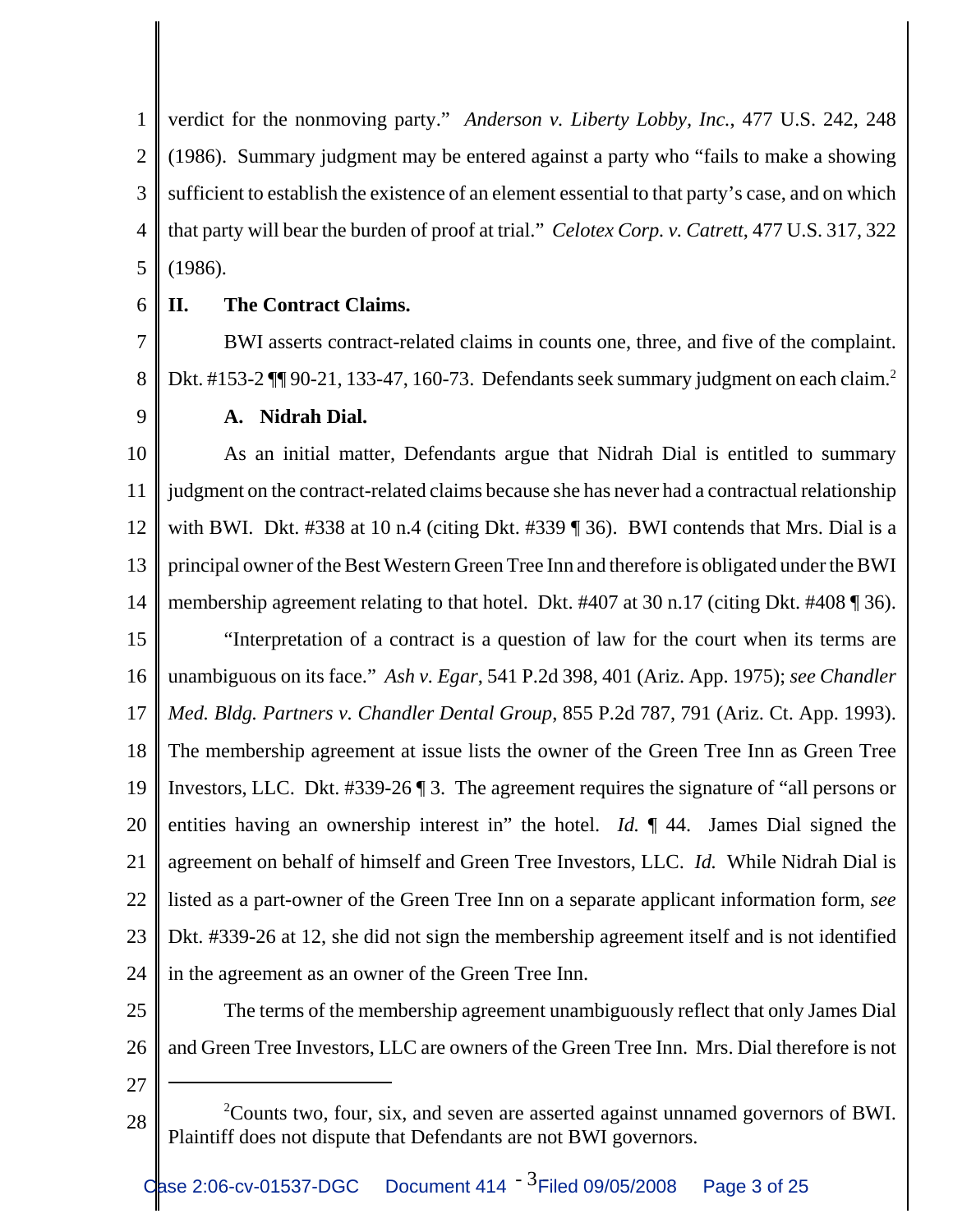1 2 obligated under the agreement. The Court will grant summary judgment in her favor with respect to the contract-related claims.

3

### **B. Breach of Contract (Count One).**

4 5 6 7 BWI alleges in count one that Loren Unruh and James Dial breached their contractual obligations to BWI by using BWI-owned computer equipment to make tortious posts on the Freewrites.net website, by improperly using BWI marks, and by disclosing BWI confidential information. Dkt. #153-2 ¶¶ 90-121.

8

### **1. Use of BWI Equipment.**

9 10 11 12 13 14 15 16 17 18 19 Defendants have testified that all posts made by Unruh and Dial were made using their own personal computers, not BWI equipment. Dkt. ##339-25, 339-28, 339-29. BWI has presented evidence showing that certain posts were made using Internet addresses owned by Unruh and Dial (Dkt. #408-4 ¶¶15, 17), but that evidence says nothing about the equipment used to make the posts. To avoid summary judgment, BWI "must do more than simply show that there is some metaphysical doubt as to material facts." *Matsushita Elec. Indus. Co. v. Zenith Radio Corp.*, 475 U.S. 574, 586 (1986). Rule 56 requires BWI to "come forward with '"specific facts showing that there is a *genuine issue for trial*.'" *Id.* at 587 (quoting Fed. R. Civ. P. 56(e)) (emphasis in original); *see T.W. Elec. Serv., Inc. v. Pac. Elec. Contractors Ass'n*, 809 F.2d 626, 630 (9th Cir. 1987). BWI has not met this burden. The Court will grant summary judgment in Defendants' favor on this issue.

20

### **2. Use of BWI Marks.**

21 22 23 24 25 The BWI license agreement grants members a license to use, at and in connection with their hotels, the BWI marks as set forth in the BWI Brand Identity Manual ("Manual"). Dkt. #1-3 ¶ 20. BWI has presented evidence that Defendants used the Best Western name on the Freewrites.net website. Dkt. #34 Ex. D. This evidence is sufficient to create a genuine issue as to whether such use was in connection with hotels. *See* Dkt. #49 at 9.

26 27 28 Section 5.1 of the Manual sets forth the BWI website branding standards. Dkt. #374 at 20-51. BWI asserts that reasonable jurors may infer that Defendants used BWI marks on the Freewrites.net website "in a manner far exceeding the bounds of permissibility in the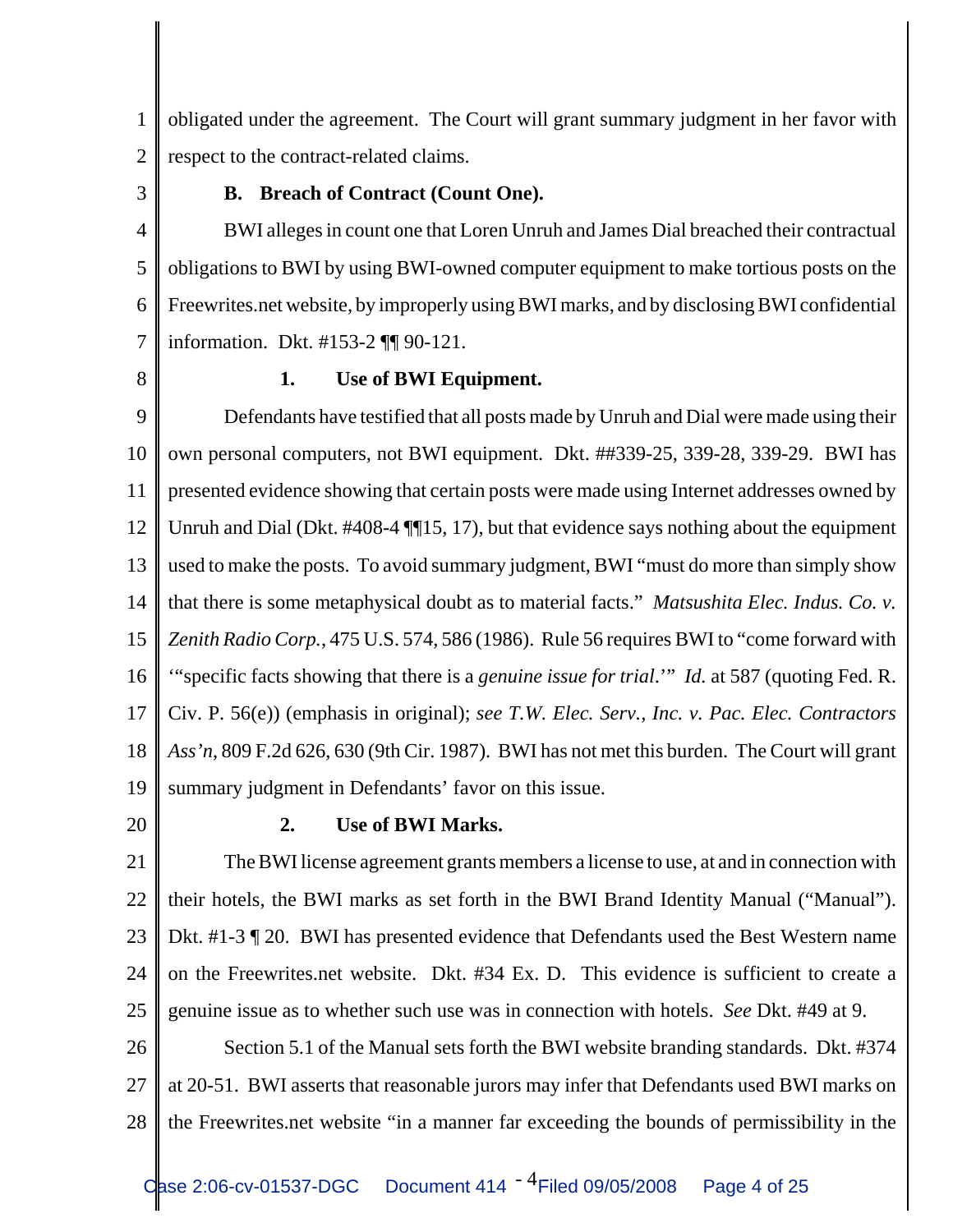1 2 3 [Manual]." Dkt. ##407 at 31-32, 408-4 ¶¶ 24-27. Defendants rely on a single phrase from section 5.1 to argue that the website branding standards apply only to websites designed "to immediately communicate with customers." Dkt. #403 at 8; *see* Dkt. #374 at 22.

4 5 6 The Court cannot, on the record before it, conclude as a matter of law that Defendants' use of the Best Western name on the Freewrites.net website does not breach provisions of section 5.1 of the Manual. $3$ 

7

### **3. Disclosure of Confidential Information.**

8 9 10 11 12 13 Defendants state that no contract exists requiring Unruh or Dial to keep BWI information confidential. Dkt. ##338 at 13, 403 at 8. BWI does not dispute the lack of a written confidentiality agreement. BWI instead contends that a requirement that members maintain executive session information as confidential "arises out of" the BWI membership agreement. Dkt. #408-4 ¶ 28. In support of this contention, BWI cites generally to the BWI bylaws. *Id.*

14 15 16 Article IV, section 13 of the bylaws provides that executive sessions of the board of directors are to be confidential. Dkt. #339-6 at 14; *see* Dkt. #199 at 4-5. Article IV, however, applies to the conduct of the BWI board, not BWI members. Dkt. #339-6 at 11.

17 18 19 BWI has identified no written contract requiring Defendants to keep information confidential. The Court will grant summary judgment in Defendants' favor with respect to this issue.

20

### **4. Breach of Contract Summary.**

21 22 23 24 25 The Court will grant summary judgment on count one with respect to the claims that Unruh and Dial have breached contracts with BWI by using BWI equipment and disclosing BWI confidential information. The Court will deny summary judgment with respect to the claim that Unruh and Dial have breached contracts with BWI by using the Best Western name on the Freewrites.net website.

<sup>27</sup> 28 <sup>3</sup>BWI asserts that section 1.4 of the Manual permits the use of BWI marks only with "express written permission" from BWI (Dkt. ##407 at 31, 408-4 ¶ 22), but BWI has not made section 1.4 part of the record. *See* Dkt. ##374, 375 at 1-20.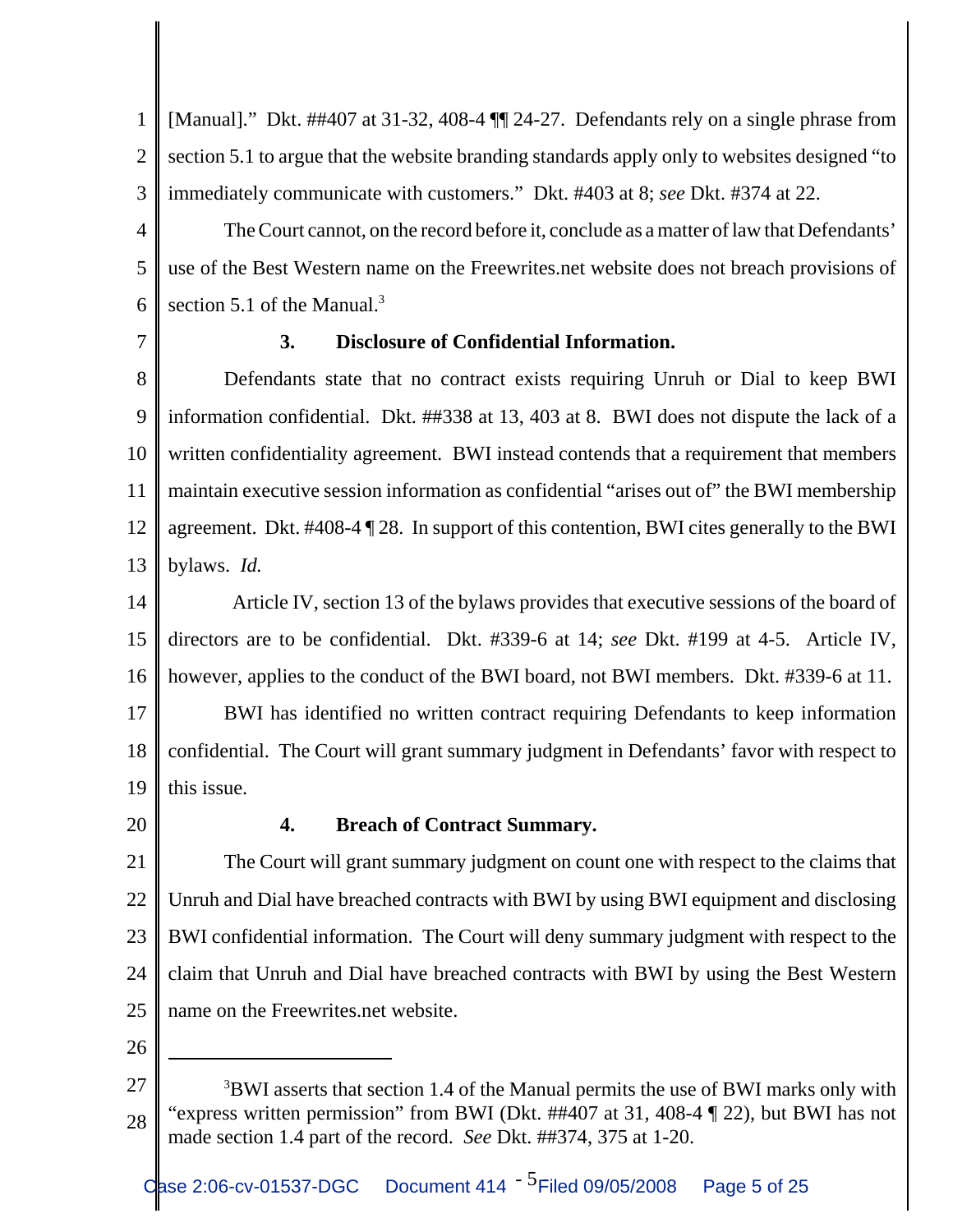## 1

### **C. Breach of Implied Covenant (Count Three).**

2 3 4 5 6 7 8 9 10 11 12 13 14 BWI's rules and regulations require members "to use their best efforts to maintain positive relationships with customers and solicit return business[.]" Dkt. #408-4 ¶ 4. BWI contends that Defendants have breached their implied covenant of good faith and fair dealing by posting allegedly tortious statements on the Freewrites.net website. Dkt. #407 at 32. BWI cites two sections of the rules and regulations in support of this contention: §§ 500.15 and 500.27. Dkt. #408-4 ¶ 4. Section 500.15 requires members to "permit inspection" of their hotels. Dkt. #1-4 at 12. Section 500.27 requires members to provide "[e]fficient, courteous and high quality services[.]" *Id.* at 13. BWI does not explain how the operation of the website has "impair[ed] the right of [BWI] to receive the benefits which flow from [§§ 500.15 and 500.27]." *Rawlings v. Apodaca*, 726 P.2d 565, 569 (Ariz. 1986). BWI does not contend that Defendants have frustrated efforts to inspect their hotels. Nor has BWI presented evidence showing that Defendants have provided poor service to their customers. The Court will grant summary judgment in favor of Defendants with respect to count three.

15

### **D. Breach of Implied Contract (Count Five).**

16 17 18 19 20 21 22 23 24 25 26 27 BWI asserts that facts exist from which an implied confidentiality contract may be found. Dkt. #407 at 33. The parties agree that the membership agreement governs the relationship between BWI and its members. Dkt. ##339, 408 ¶¶ 38. Unruh's and Dial's membership agreements contain integration clauses providing that the written agreement "embodies the whole agreement of the parties" and there "are no promises, terms, conditions or obligations other than those contained herein." Dkt. #339-26, 339-27 ¶¶ 43. "Because the [membership] agreement contains an integration clause, the [agreement] represents the parties' entire agreement, and there can be no implied terms." *RUI One Corp. v. City of Berkeley*, 371 F.3d 1137, 1148 (9th Cir. 2004). Moreover, BWI has presented no argument in support of its assertion that reasonable jurors may infer an implied contract and breach. *See* Dkt. #407 at 34 (citing Dkt. #408-4 ¶¶ 33-157). The Court will grant summary judgment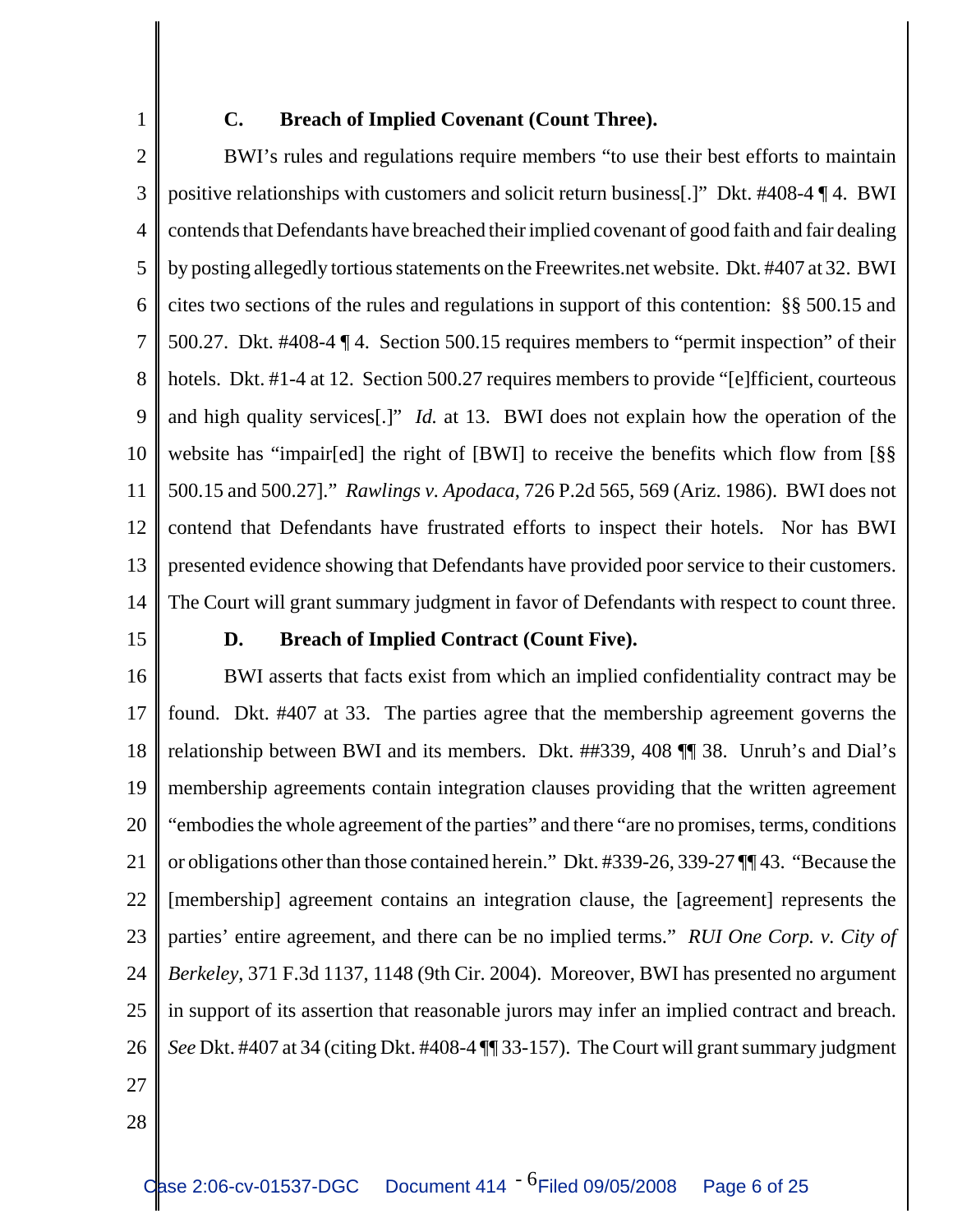1 in Defendants' favor with respect to count five.<sup>4</sup>

2 **III. The Defamation Claim (Count Eight).**

3 4 5 BWI asserts a claim for defamation in count eight. Dkt. #153-2 ¶¶ 200-12. BWI contends that Defendants have published or permitted the publication of more than 400 defamatory posts on the Freewrites.net website. Dkt. #407 at 5; *see* Dkt. #371 at 77-95.

6 7 8 9 10 11 12 13 14 15 16 17 18 19 20 The tort of defamation requires a false and defamatory statement concerning the plaintiff, an unprivileged publication of the statement to a third party, fault on the part of the publisher, and either presumed or actual damages. *See* Restatement (Second) of Torts § 558 (1977); *Boswell v. Phoenix Newspapers, Inc.*, 730 P.2d 178, 180 & n.1 (Ariz. Ct. App. 1985) (citing Restatement § 558); *Burns v. Davis*, 993 P.2d 1119, 1126 (Ariz. Ct. App. 1999) ("Arizona views the Restatement as authority for resolving questions concerning rules in defamation cases."). When establishing the element of fault, a public figure must show that the alleged defamatory statement "'was made with 'actual malice' – that is, with knowledge that it was false or with reckless disregard of whether it was false or not.'" *Yetman v. English*, 811 P.2d 323, 326 (Ariz. 1991) (en banc) (quoting *N.Y. Times Co. v. Sullivan*, 376 U.S. 254, 279-80 (1964)); *see Curtis Publ'g Co. v. Butts*, 388 U.S. 130, 155 (1967); Restatement § 580A. A private person, on the other hand, may establish fault by showing either actual malice or negligence on the part of the publisher. *See Peagler v. Phoenix Newspaper, Inc.*, 560 P.2d 1216, 1222 (Ariz. 1977) (en banc) (citing Restatement § 580B); *Dube v. Likins*, 167 P.3d 93, 104 (Ariz. Ct. App. 2007) (citing *Peagler*).

21

22 Defendants seek summary judgment with respect to 50 statements that they either made or published. Dkt. #338 at 18; *see* Dkt. #341. Defendants argue that the statements

- 23
- 24

<sup>25</sup> 26 27 28 <sup>4</sup>Contrary to BWI's assertion (Dkt. #407 at 33 n.22), the Court has not previously found that BWI has established a prima facie case for each element of its claims. In granting Plaintiff's request to conduct expedited discovery, the Court concluded that there were triable issues as to whether Defendants' use of the Best Western name on the Freewrites.net website breached contracts with Plaintiff (*see supra* § II.B.2), and whether the unnamed Governor Defendants improperly revealed Plaintiff's confidential information. Dkt. #49 at 9. The Court did not address Plaintiff's claim for breach of implied contract.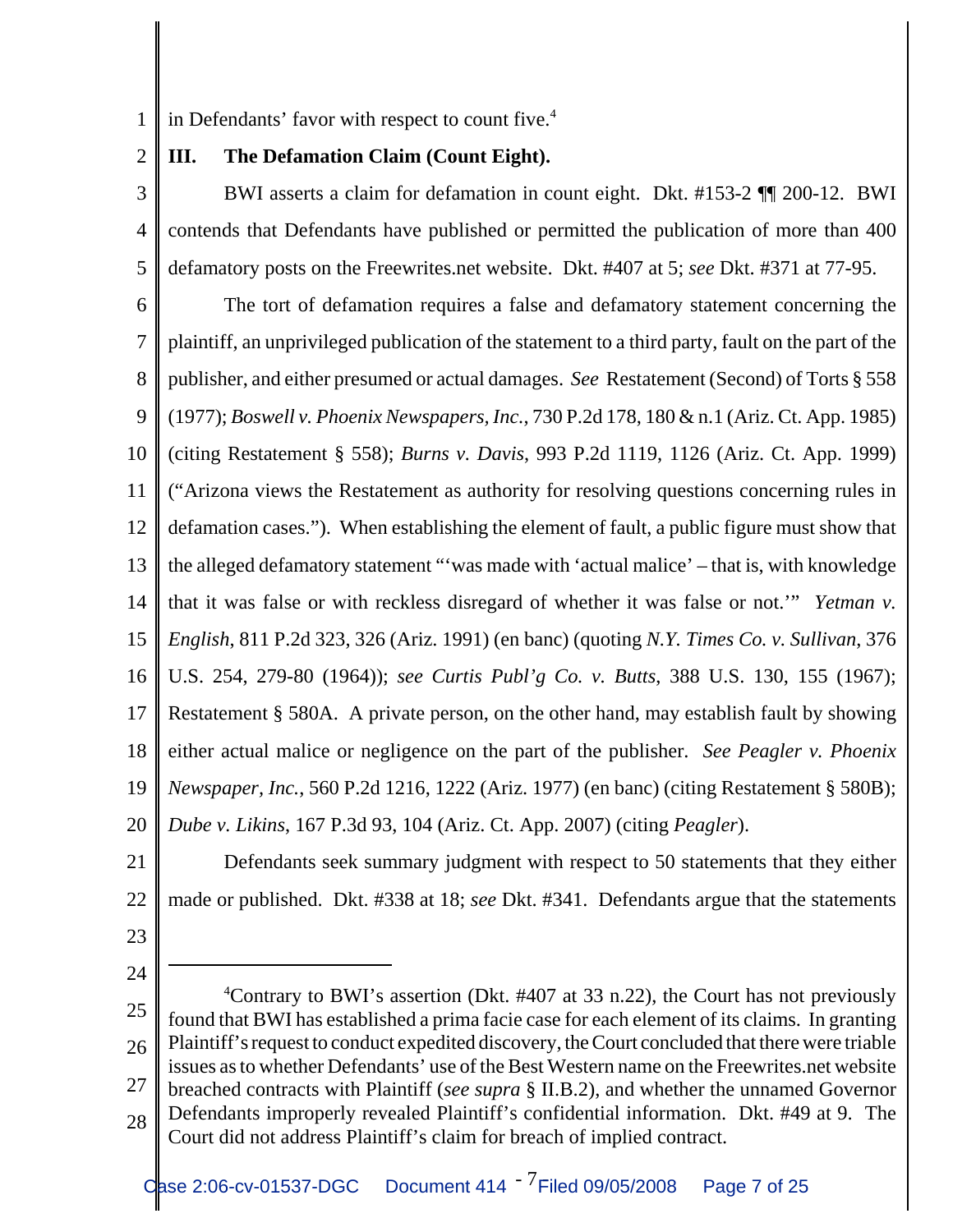1 2 3 4 5 6 7 8 are not actionable because they constitute mere opinions, are either true or substantially accurate, and do not concern BWI. Dkt. #338 at 18-30; *see* Dkt. #341-2 at 1-3. Defendants further argue that the actual malice standard applies because the statements are protected by the "common interest" privilege and because BWI is a limited public figure. Dkt. #338 at 30-36. Defendants contend that BWI has presented no evidence of actual malice. *Id.* at 31; *see* Dkt. #341-2 at 1-3. Finally, Defendants contend that under the Communications Decency Act ("CDA"), James Furber, Nidrah Dial, and Loren Unruh are immune from suit with respect to statements they did not create. Dkt.  $\#338$  at 15-17.<sup>5</sup>

9

### **A. Are Defendants Protected by the Common Interest Privilege?**

10 11 12 13 14 15 16 Defendants contend that they are protected by the "common interest" privilege. Dkt. #338 at 31. That privilege "applies where an occasion arises in which 'one is entitled to learn from his associates what is being done in a matter in which he has an interest in common with them.'" *Green Acres Trust v. London*, 688 P.2d 617, 626 (Ariz. 1984) (en banc) (quoting Restatement § 596, cmt. c). "Whether a privileged occasion arose is a question of law for the Court." *DeBinder v. Albertson's, Inc.*, No. CV 06-1804-PCT-PGR, 2008 WL 828775 (D. Ariz Mar. 26, 2008) (citing *Green Acres Trust*, 688 P.2d at 624).

17 18 19 20 21 22 23 24 25 The Court concludes that the common interest privilege applies with respect to at least some of the statements made by James Dial and Loren Unruh. *See* Dkt. #341. BWI does not dispute that it is a member non-profit corporation and that Dial and Unruh are members of BWI. *See* Dkt. #153-2 ¶¶ 10, 22, 26. Nor is it disputed that other BWI members visited the Freewrites.net website. Dkt. #408-4 ¶ 83. The common interest of members in a non-profit corporation such as BWI "is recognized as sufficient to support a privilege for communications among [the members] concerning the qualifications of the officers and members and their participation in the activities of the [corporation]." Restatement § 596, cmt. d. The common interest privilege applies in this case because each member of BWI

<sup>27</sup> 28  $5$ The parties dispute whether the Dials made or posted thirteen additional statements. *See* Dkt. ##407 at 7 n.3, 403 at 21-22. The Court need not address these statements because Defendants have not sought summary judgment with respect them. *See* Dkt. #338.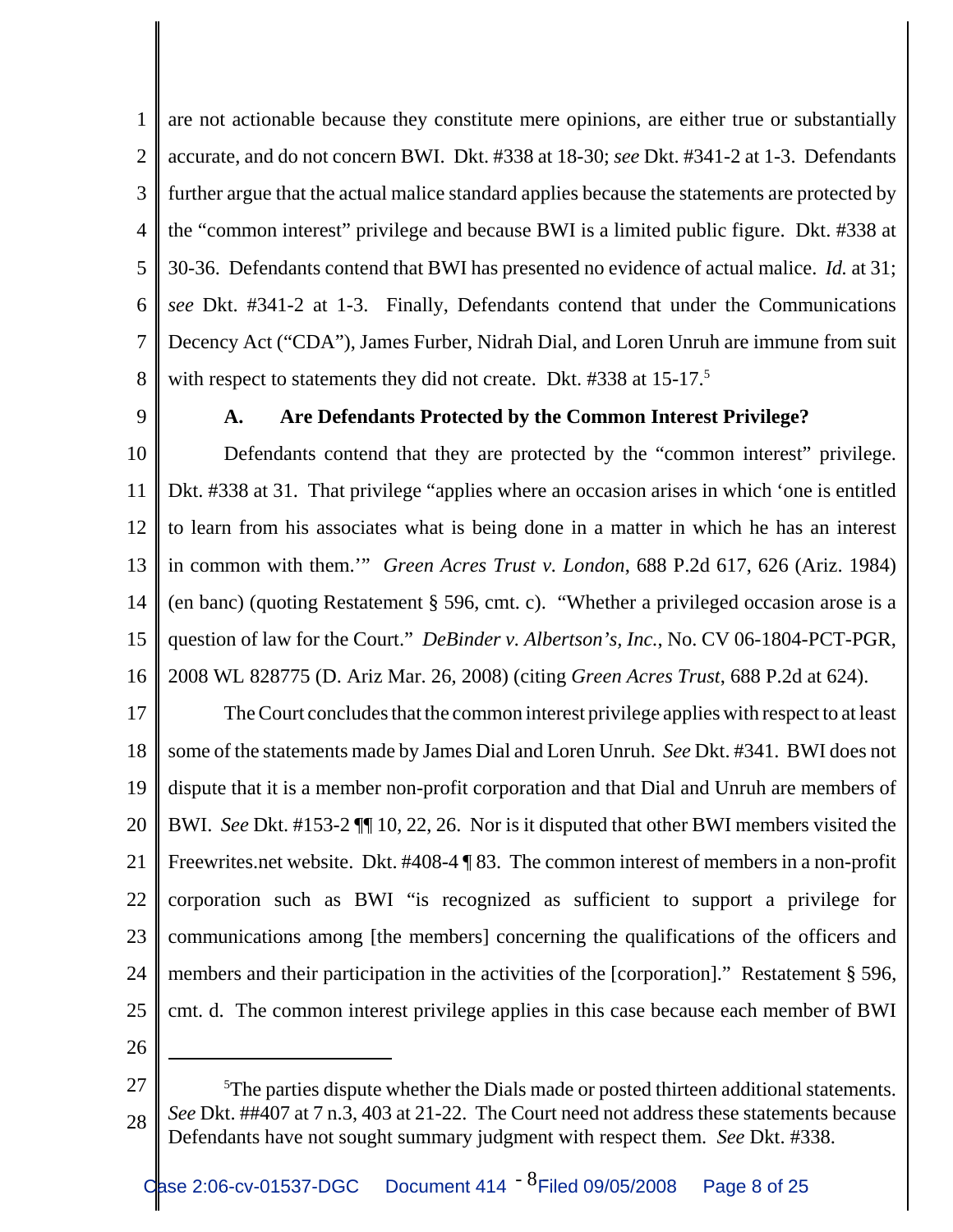1 2 3 4 5 6 may look to other members to supply relevant information relating to matters affecting the goals of the corporation. *See Green Acres Trust*, 688 P.2d at 626; *Connor v. Timothy*, 33 P.2d 293, 294 (Ariz. 1934) (privilege applies to statements made by co-members of a board of trustees of a school district regarding teacher qualifications); *Aspell v. Am. Contract Bridge League*, 595 P.2d 191, 192 (Ariz. Ct. App. 1979) (privilege applies to statements made by bridge club members regarding disciplinary issues).

7 8 9 10 11 12 The conclusion that the privilege applies to some of the allegedly defamatory statements does not, however, end the inquiry. The Court must determine "not only whether a qualified privilege existed but whether that privilege was abused." *Burns*, 993 P.2d at 1128 (citing *Green Acres Trust*, 688 P.2d at 624). The privilege may be abused and its protection lost through excessive publication of the defamatory material. *See* Restatement § 596, cmt. a (citing Restatement § 604).

13 14 15 16 17 18 19 20 21 22 23 24 25 26 "Abuse through excessive publication results from publication to an unprivileged recipient not reasonably necessary to protect the interest upon which the privilege is grounded." *Green Acres Trust*, 688 P.2d at 624 (citing Restatement § 604, cmt. a). In this case, it is undisputed that the Freewrites.net website was not password-protected until January 2007 – more than six months after its creation. Dkt. #338 at 2, 32. It also is undisputed that the website has been accessed thousands of times from hundreds of different Internet addresses. Dkt. ##402, 408-4 ¶¶ 81-82. BWI has presented evidence that the website has been viewed by non-members and competitors of BWI. Dkt. #408-4 ¶ 83. A jury reasonably could conclude from this evidence that Defendants abused the common interest privilege by publication to unprivileged recipients. *See* Restatement § 604, cmts. a-b (discussing circumstances from which excessive publication may be found). Summary judgment on the basis of the privilege is therefore not appropriate. *See Burns*, 993 P.2d at 1128 ("'[U]nless only one conclusion can be drawn from the evidence, the determination of the question whether the privilege has been abused is for the jury.'") (citation omitted).

27

28

**B. Is BWI a Limited Public Figure?**

Defendants cite *Waldbaum v. Fairchilds Productions, Inc.*, 627 F.2d 1287 (D.C. Cir.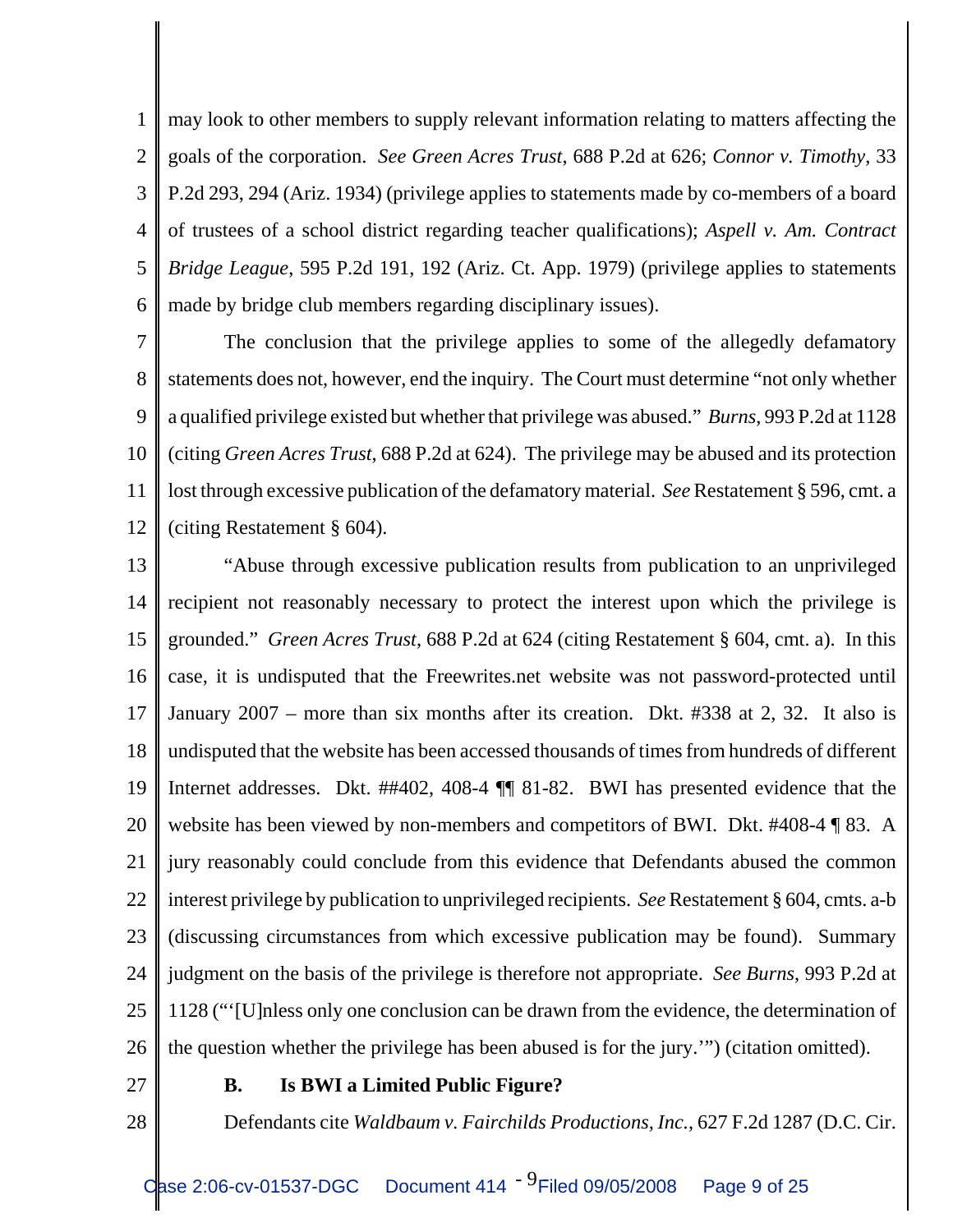1 2 3 4 5 6 7 8 9 10 11 1980), for the proposition that a plaintiff is a limited public figure for defamation purposes if a public controversy exists, the plaintiff played a role in the controversy, and the alleged defamatory statements were germane to the plaintiff's position in the controversy. Dkt. #338 at 33 (citing *Waldbaum*, 627 F.2d at 1296-98). BWI is a limited public figure, Defendants contend, because "BWI was embroiled in a highly political controversy regarding the proper management and future of the organization." *Id.* Defendants assert that BWI sought to pass a number of bylaws that would have shifted control from the BWI membership to the board of directors, employed questionable management practices, introduced new design standards and organizational policies, and withheld financial information. *Id.* at 33-34. Defendants claim that these actions were controversial among the membership because they directly affected the profitability and management of all member properties. *Id.* at 34.

12 13 14 15 16 17 18 19 20 BWI correctly notes that Defendants cite no evidence to support the assertion that the disputes over the future of BWI and its internal corporate governance rise to the level of an important public controversy. Dkt. #407 at 23. Moreover, even if the Court were to assume that a public controversy existed, Defendants have presented no evidence that BWI "'thrust [itself] to the forefront'" of the controversy "'in order to influence the resolution of the issues involved.'" *Waldbaum*, 627 F.2d at 1296 (quoting *Gertz v. Robert Welch, Inc.*, 418 U.S. 323, 345 (1974)); *see Antwerp Diamond Exchange of Am., Inc. v. Better Bus. Bur. of Maricopa County, Inc.*, 637 P.2d 733, 737 (Ariz. 1981). The Court cannot, on the record before it, conclude that BWI is a limited public figure. $6$ 

21

### **C. Has BWI Demonstrated a Triable Issue on the Element of Fault?**

22 23 24 25 26 Given the First Amendment's protection of free speech, fault is an essential element of a claim for defamation. *See Gertz*, 418 U.S. at 347; *Boswell v. Phoenix Newspapers, Inc.*, 730 P.2d 178, 180 & n.1; Restatement § 580B, cmt. c. Fault may consist of actual malice or negligence on the part of the defendant. *See Boswell*, 730 P.2d at 180 n.1 (citing *Peagler*, 560 P.2d at 1222); Restatement §§ 580A, 580B. The plaintiff bears the burden of proving

<sup>28</sup> <sup>6</sup>The Court will not consider the new evidence presented by Defendants for the first time in their reply brief. *See Provenz v. Miller*, 102 F.3d 1478, 1483 (9th Cir. 1996).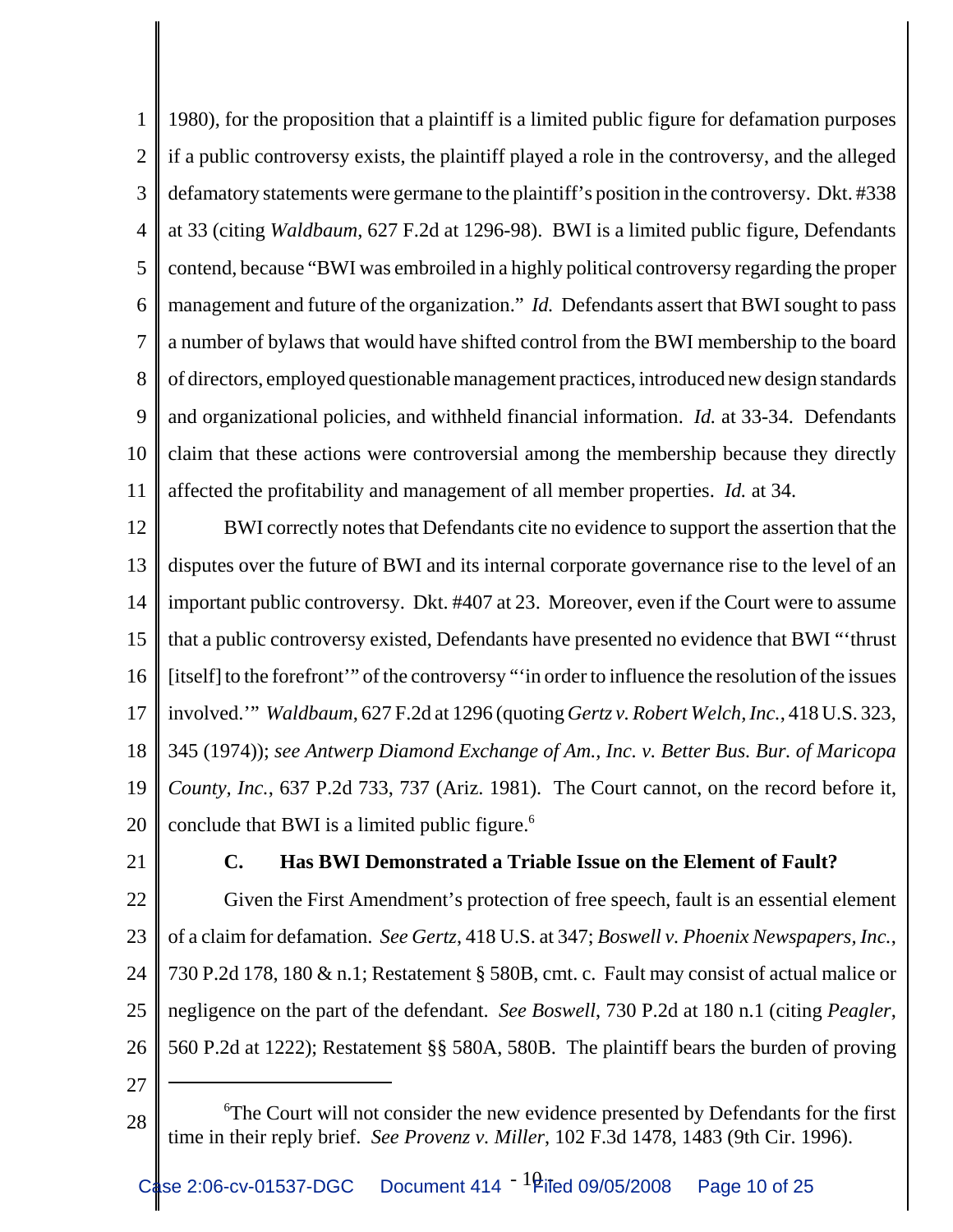1 fault. Restatement § 580B, cmt. j; *see* Restatement § 580A, cmt. e.

2 3 4 5 6 7 8 9 10 11 12 13 14 15 16 17 BWI appears to misunderstand the parties' respective burdens when it comes to a defense motion for summary judgment. BWI argues that "Defendants have not established, as a matter of undisputed fact and law, that Defendants did not act negligently or with actual malice." Dkt. #407 at 24 (emphasis and capitalization omitted). But it is not Defendants' obligation to disprove fault. BWI bears the burden of proof on this issue. Defendants can assert in a motion for summary judgment that BWI cannot satisfy this burden of proof – as Defendants have in their motion (*see* Dkt. #338 at 31) – at which point BWI must come forward with evidence of fault sufficient to create an issue for trial. The evidence must be "such that a reasonable jury could return a verdict for the nonmoving party." *Anderson*, 477 U.S. at 248. If BWI fails to produce such evidence, summary judgment may be entered against it. As the Supreme Court explained more that 20 years ago, summary judgment may be entered against a party who "fails to make a showing sufficient to establish the existence of an element essential to that party's case, and on which that party will bear the burden of proof at trial." *Celotex*, 477 U.S. at 322. The question in this motion, therefore, is not whether Defendants have proved that they did not act with actual malice or negligence, but whether BWI has presented sufficient evidence that they did.

18 19 20 21 22 Because it is unclear from the present record whether BWI is a limited public figure, the Court cannot determine at this stage whether BWI will be required to prove actual malice or mere negligence to establish the fault required for defamation. The Court accordingly will consider the evidence BWI has presented to support both standards. BWI contends that summary judgment should be denied regardless of the standard applied. Dkt. #407 at 24.

23

### **1. Actual Malice.**

24 25 26 27 28 Unfortunately, BWI does not address the alleged defamatory communications on a statement-by-statement basis. Instead, BWI cites generally to 76 paragraphs of its counter statement of facts for the proposition that "evidence exists from which it may be inferred that Defendants acted with malice." *Id.* (citing Dkt. #408 ¶¶ 80-155). Many of the 76 paragraphs cited by BWI simply do not address the issue of actual malice. *See, e.g.,* Dkt. #408 ¶¶ 80,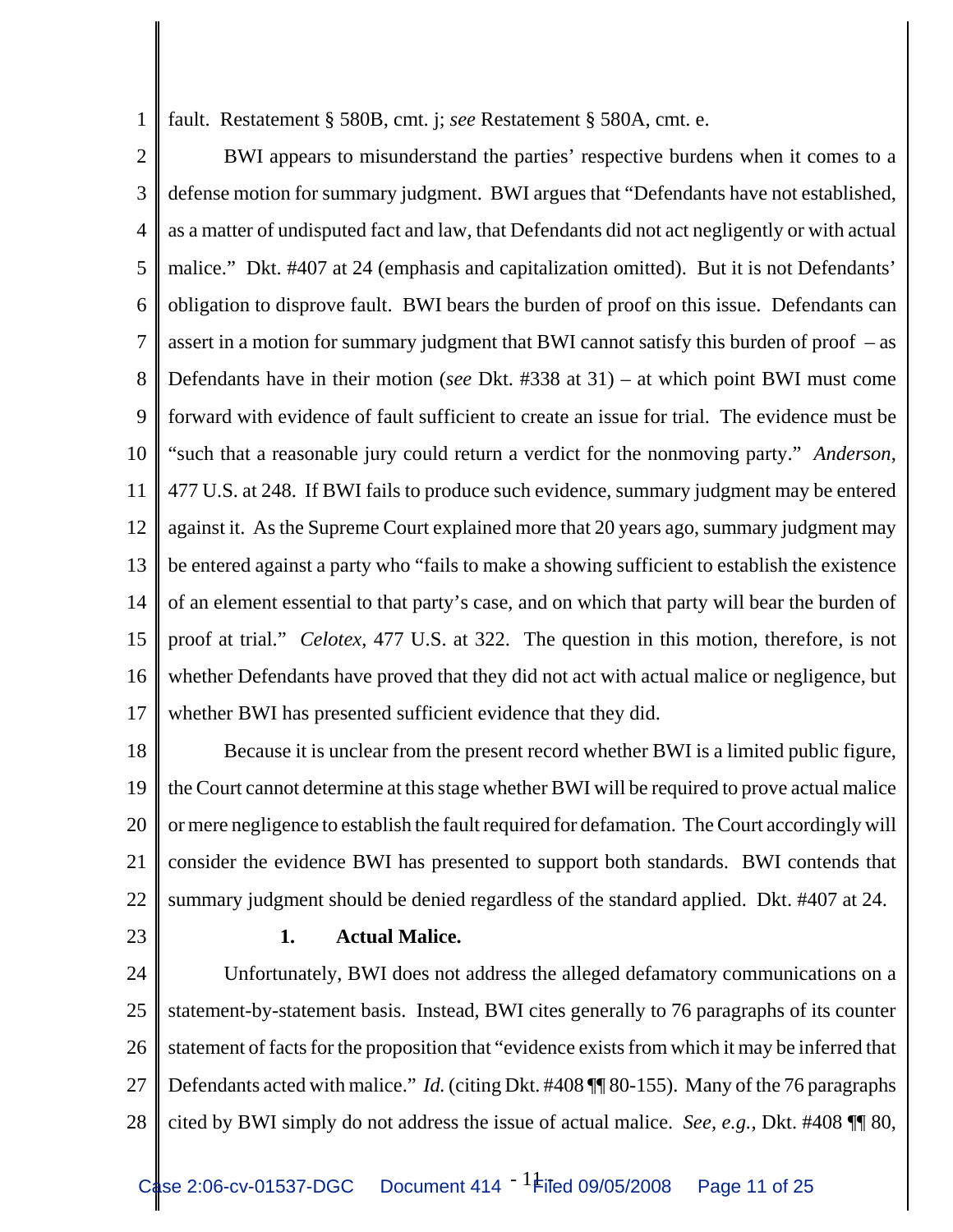1 2 3 4 5 87-88, 91, 97, 101, 104, 112, 117-19, 126-27, 130-52. The remaining cited paragraphs merely state, in conclusory fashion, that BWI disputes that the alleged defamatory statements were not made with actual malice, a conclusion followed by a survey-like recitation of evidence from various depositions and documents including many citations to entire documents without explanation.

6 7 8 9 10 11 Courts are not obligated to "'scour the record in search of a genuine issue of triable fact.'" *Keenan v. Allan*, 91 F.3d 1275, 1279 (9th Cir. 1996) (citation omitted); *see Carmen v. San Francisco Unified School Dist.*, 237 F.3d 1026, 1029 (9th Cir. 2001); *Forsberg v. Pac. N.W. Bell Tel. Co.*, 840 F.2d 1409, 1417-18 (9th Cir. 1988). Rather, courts rely on "'the nonmoving party to identify *with reasonable particularity* the evidence that precludes summary judgment.'" *Keenan*, 91 F.3d at 1279 (emphasis added).

12 13 14 15 The Court has nonetheless reviewed the record in search of evidence of actual malice.<sup>7</sup> The Court concludes that BWI has failed to present evidence sufficient to survive summary judgment – if actual malice is required – with respect to the 50 statements made by the Dials and Unruh.

16 17 18 19 20 BWI has presented evidence showing that Defendants believed Roman Jaworowicz to be a selfish, controlling, vindictive, and intimidating board member; that Defendants referred to Jaworowicz as a "bully" and an "illegal director"; and that Defendants did not like Jaworowicz and wanted him removed from the BWI board. *See, e.g.*, Dkt. #408 ¶ 81. This evidence clearly is sufficient to support a finding that Defendants bear ill will toward

<sup>22</sup> 23 24 25 26 27 28 <sup>7</sup>BWI provided the Court with courtesy copies of its several-hundred-page filings, including copies of its 114 exhibits. Unfortunately, these copies were not tabbed or indexed to correspond to citations in BWI's briefs. Nor were the exhibits filed in the Court's CM/ECF system labeled to correspond with citations in the briefs. Moreover, some of BWI's exhibits were sealed, others were out of order, some were missing, some were duplicates, all were two-sided, and the courtesy copies used an entirely different numbering system than BWI's briefs. The Court's law clerk spent many hours searching for information cited in the briefs. The clerk succeeded, and the Court ultimately was able to understand the evidence BWI submitted in support of its arguments, but the task would have been considerably easier had BWI submitted a single set of exhibits tabbed to correspond to citations in its briefs.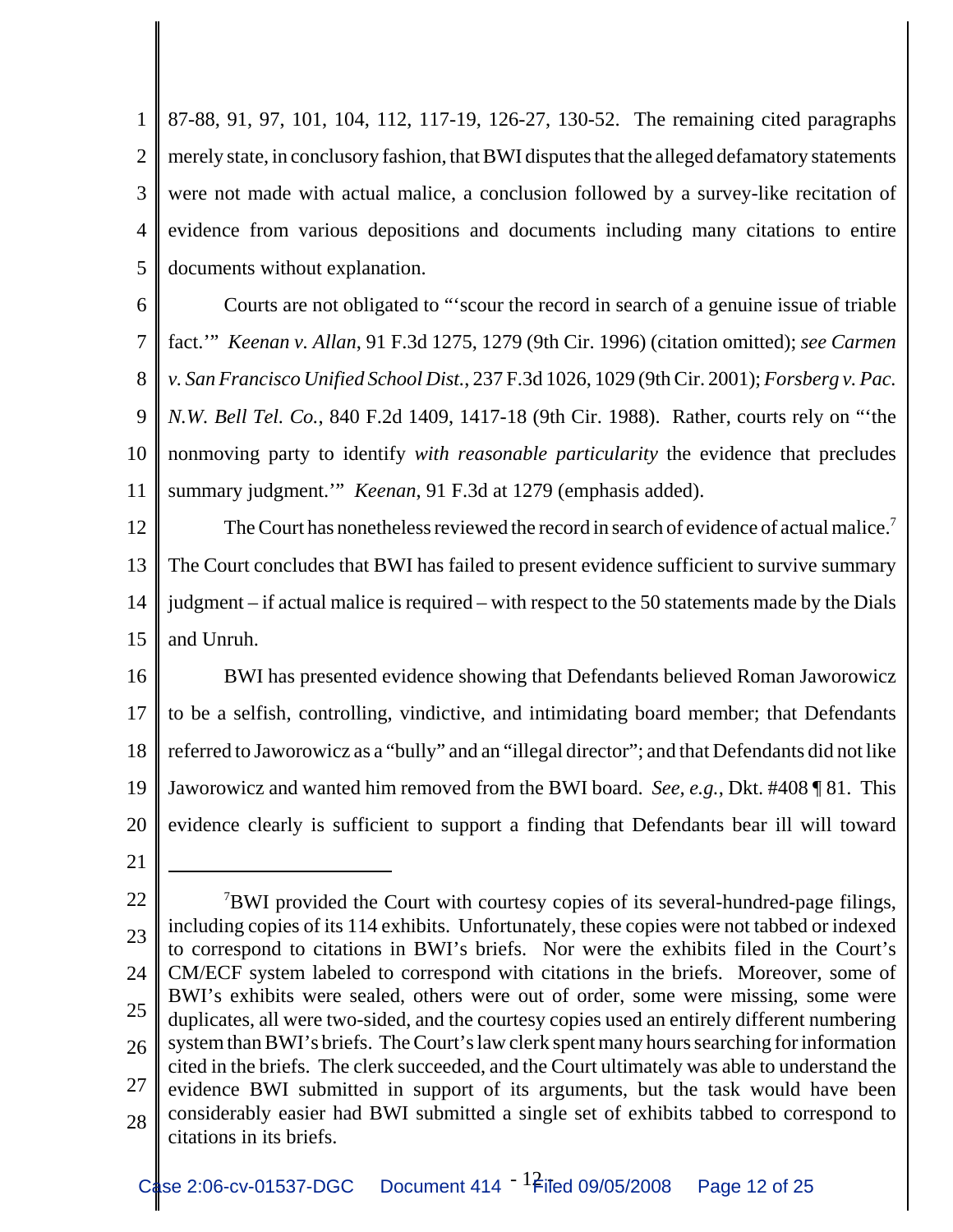1 2 3 4 5 6 7 8 9 10 11 12 13 14 15 Jaworowicz. The United States Supreme Court has made clear, however, that "the actual malice standard is not satisfied merely through a showing of ill will or 'malice' in the ordinary sense of the term." *Harte-Hanks Communications, Inc. v. Connaughton*, 491 U.S. 657, 666 (1989) (citations omitted); *see Beckley Newspapers Corp. v. Hanks*, 389 U.S. 81, 82 (1967) ("personal spite, ill will or a desire to injure plaintiff" not equivalent to actual malice); *Greenbelt Coop. Publ'g Ass'n v. Bresler*, 398 U.S. 6, 10 (1970) (finding of liability "merely on the basis of a combination of falsehood and general hostility" was "error of constitutional magnitude"); *Old Dominion Branch No. 496 v. Austin*, 418 U.S. 264, 281-82 (1974) (citing *Beckley* and *Greenbelt*); *see also Shoen v. Shoen*, 48 F.3d 412, 417 (9th Cir. 1995) ("A showing that [defendant] harbored ill will toward [plaintiffs] . . . cannot, without more, establish actual malice."); *Heuisler v. Phoenix Newspapers, Inc.*, 812 P.2d 1096, 1100 (Ariz. Ct. App. 1991) ("Actual malice . . . is not established through a showing of bad motives or personal ill-will."); Restatement § 580A, cmt. d ("Ill will or desire to injure the other party does not in itself have the effect of taking a communication outside the protection of the Constitution.").

16 17 18 19 20 21 22 23 24 25 26 27 28 Rather, "[p]roof of actual malice requires clear and convincing evidence that the defendants published either with knowledge that the defamatory statements were false or with reckless disregard for whether the statements were true or false." *Heuisler*, 812 P.2d at 1100 (citing *N.Y. Times*, 376 U.S. at 279-86); *see Scottsdale Publ'g, Inc. v. Super. Ct. (Romano)*, 764 P.2d 1131, 1134 (Ariz. Ct. App. 1988) ("Proving knowledge of falsity or reckless disregard for truth is defined in legal shorthand as proving 'actual malice.'") (citing *N.Y. Times*, 376 U.S. at 279-80); *Morris v. Warner*, 770 P.2d 359, 367 (Ariz. Ct. App. 1988) ("Actual malice must be established by clear and convincing evidence."). The defamation plaintiff's burden is demanding – the evidence "'must be *sufficient to permit the conclusion that the defendant in fact entertained serious doubts as to the truth of his publication*.'" *Dombey v. Phoenix Newspapers, Inc.*, 724 P.2d 562, 573 (1986) (quoting *St. Amant v. Thompson*, 390 U.S. 727, 731 (1968)) (emphasis in original); *see* Restatement § 580A, cmt. f ("Not only does the plaintiff have the burden of raising the issue of knowledge or reckless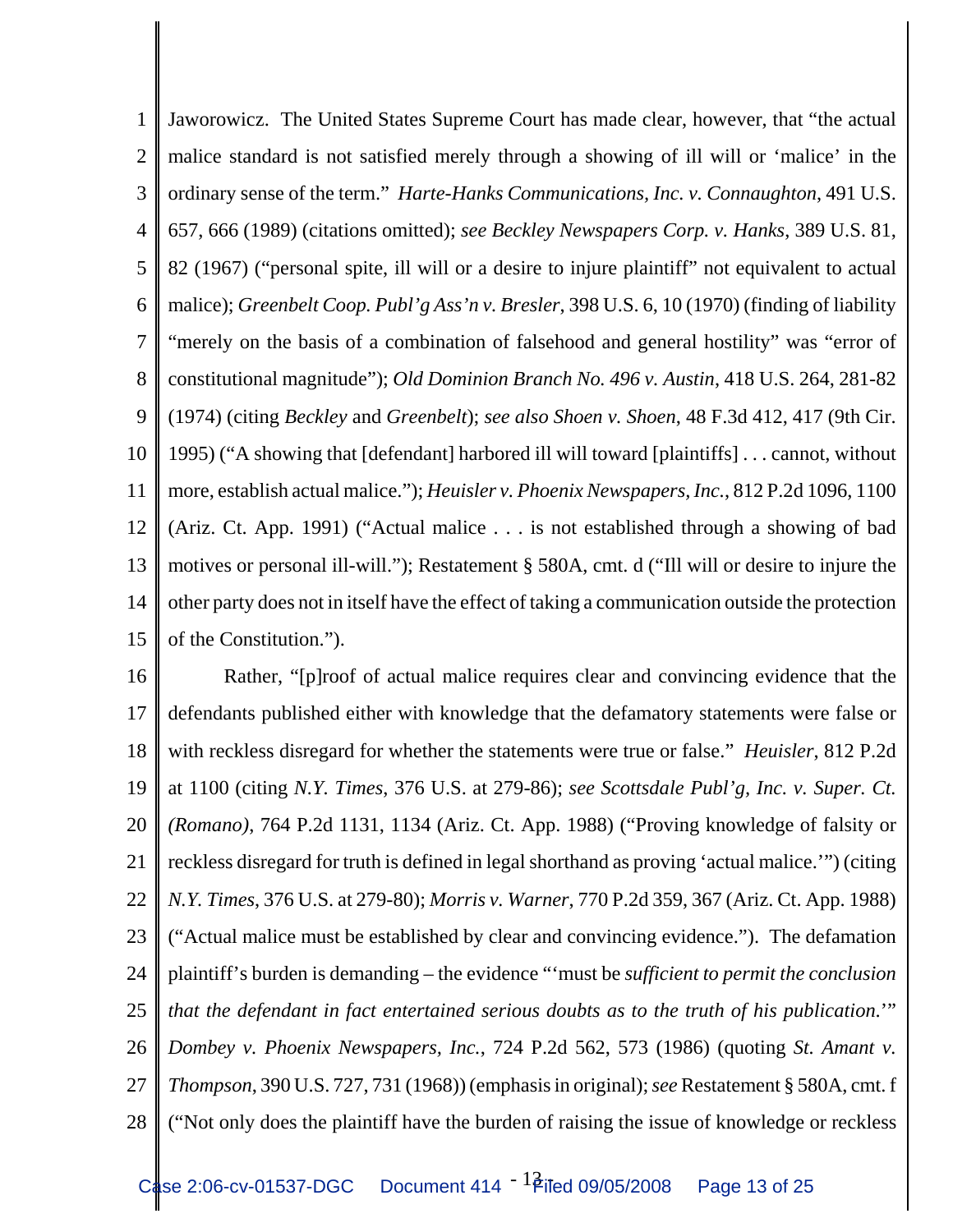1 2 disregard and of proving the defendant's conduct was outside the scope of the constitutional protection, but the proof must be 'with convincing clarity.'").

3 4 5 6 7 8 9 10 11 12 13 14 15 16 17 18 19 20 BWI has not asserted, much less presented clear and convincing evidence, that Defendants in fact doubted the truth of any particular statement. BWI's evidence that Defendants harbor ill will toward Jaworowicz "falls far short of that necessary to support a reasonable jury finding of actual malice." *Heuisler*, 812 P.2d at 1101; *see Ross v. Duke*, 569 P.2d 240, 243 (Ariz Ct. App. 1976) ("The attempt by Ross to show Duke's malice by showing the ill will and past disputes between the two men standing alone simply does not comply with the requirements of the *New York Times* test."); *Carboun v. City of Chandler*, No. CV-03-2146-PHX-DGC, 2005 WL 2408294, at \*8 (D. Ariz. Sept. 27, 2005) (evidence that the defendant harbored "longstanding ill will" towards the plaintiff insufficient to show actual malice); *see also Sewell v. Brookbank*, 581 P.2d 267, 271 (Ariz. Ct. App. 1978) (the court must decide whether "there is any evidence of malice to go to the jury"); *Aspell*, 595 P.2d at 193 ("[W]here there is no evidence of malice, the court can dispose of the issue.").<sup>8</sup> Moreover, the Supreme Court has made clear that the clear and convincing evidence standard must be considered when ruling on a summary judgment motion – the court must determine whether the evidence presented would enable a reasonable jury to find that actual malice had been shown by clear and convincing evidence. *See Anderson*, 477 U.S. at 257. In addition to the fact that BWI has failed to correctly address actual malice – presenting evidence of ill will, not evidence of actual malice as required for defamation – BWI has not

21 presented sufficient evidence to prove actual malice clearly and convincingly.

22

# 23

## **2. Negligence.**

BWI asserts that triable issues exist as to whether Defendants acted negligently.

<sup>25</sup> 26 27 28 <sup>8</sup>Several posts authored by James Dial contain statements to the effect that members fear the BWI leadership. *See* Dkt. #339 ¶¶ 106-11 (citing posts 3, 34, 45, and 46). BWI has cited evidence for the proposition that the Dials have "fail[ed] to identify anyone who is scared." Dkt. #408 ¶¶ 106-11. Even when construed in BWI's favor, however, the cited deposition testimony does not support a finding of actual malice with "'convincing clarity.'" *Carboun*, 2005 WL 2408294, at \*8 (quoting *Dombey*, 724 P.2d at 576).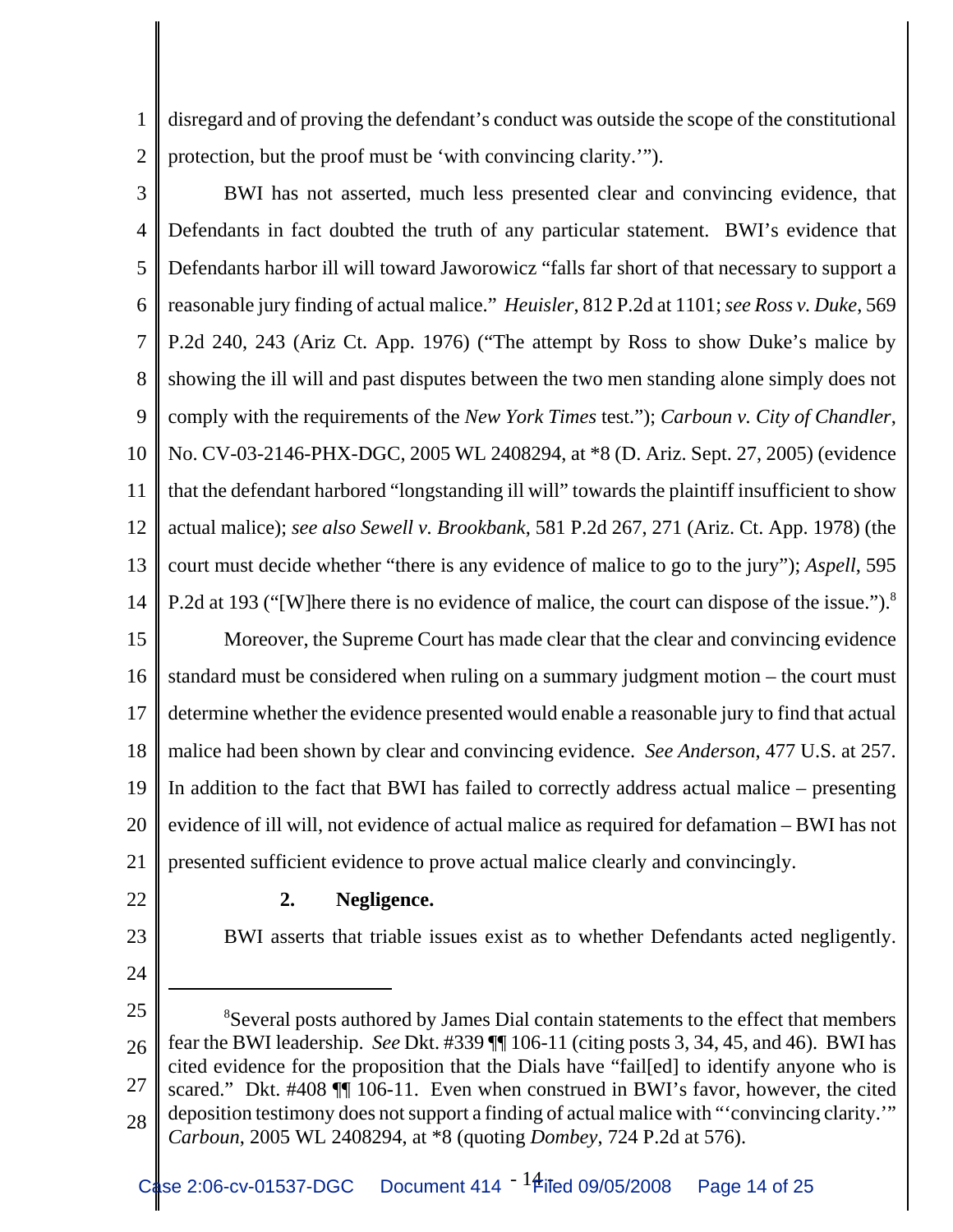1 2 3 4 Dkt. #407 at 24 & n.11. The only evidence BWI cites in support of this assertion is the BWI bylaws. *Id.* (citing Dkt. #408 ¶¶ 114, 129). BWI claims that certain provisions of the bylaws show that James Dial acted negligently in making defamatory statements relating to the BWI director certification and ballot processes. *See id.*; Dkt. #341 (posts 12 and 39).

5 6 7 8 9 10 11 In the defamation context, negligence is the failure to act "reasonably in attempting to discover the truth or falsity or the defamatory character of the publication[.]" *Peagler*, 560 P.2d at 1222 (citing Restatement § 580B). BWI's mere citation to the BWI bylaws does not support a finding of negligence. BWI has cited no evidence showing that James Dial has read the bylaws or was aware of the specific provisions relating to the director certification and ballot processes. Nor has BWI otherwise presented evidence that Defendants acted unreasonably with respect to the accuracy of the statements they made.

12

### **3. Fault Summary.**

13 14 15 16 17 18 BWI has failed to present evidence from which a reasonable jury could find that the named Defendants acted either with actual malice or negligence. Thus, regardless of whether BWI is a limited public figure or a mere private party, Defendants are entitled to summary judgment with respect to the 50 statements made by the Dials and Unruh. *See Celotex*, 477 U.S. at 322. Given this ruling, the Court need not address Defendants' other arguments regarding the 50 allegedly defamatory statements.

19

### **D. Are Defendants Immune from Liability under the CDA?**

20 21 22 23 24 25 26 27 28 Section 230 of the CDA immunizes providers and users of interactive computer services against liability for defamation arising from third-party content: "No provider or user of an interactive computer service shall be treated as the publisher or speaker of any information provided by another information content provider.'" 47 U.S.C. § 230(c)(1). This grant of immunity applies only if the interactive computer service provider is not also "'responsible, in whole or in part, for the creation or development of' the offending content." *Fair Housing Council of San Fernando Valley v. Roommates.com, LLC*, 521 F.3d 1157, 1162 (9th Cir. 2008) (en banc) (quoting 47 U.S.C. § 230(f)(3)). Defendants argue that the CDA grants immunity to James Furber, Nidrah Dial, and Loren Unruh for the posts they did not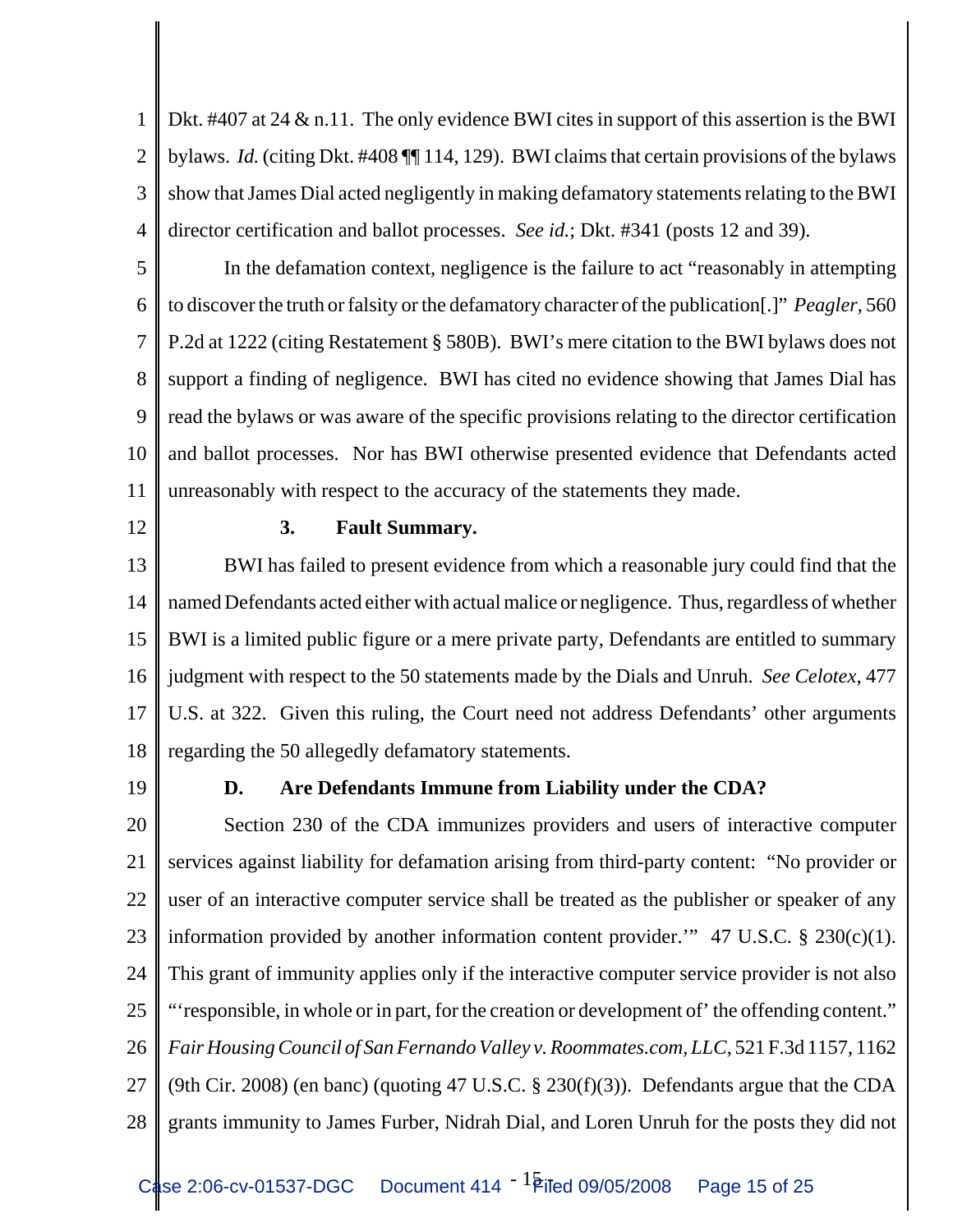1 create or develop. Dkt. ##338 at 15, 403 at 11.

2 3 4 5 6 7 8 9 10 BWI cites *Doe v. GTE Corp.*, 347 F.3d 655 (7th Cir. 2003), for the proposition that the immunity provisions of the CDA may be read consistently with the common law tort of defamation. Dkt. #407 at 25. But as *Doe* recognized, this Circuit has held that CDA immunity applies to state law defamation claims. 347 F.3d at 659-60 (citing *Batzel v. Smith*, 333 F.3d 1018 (9th Cir. 2003)); *see Batzel*, 333 F.3d at 1020 (stating that in enacting the CDA, "Congress . . . has chosen for policy reasons to immunize from liability for defamatory or obscene speech 'providers and users of interactive computer services' when the defamatory or obscene material is 'provided' by someone else."); *see also Carafano v. Metrosplash.com, Inc.*, 339 F.3d 1119, 1122 (9th Cir. 2003) (same).

11

### **1. James Furber.**

12 13 14 15 16 BWI contends that Furber is not entitled to CDA immunity for 12 statements he created and posted on the website. Dkt. #407 at 27-28; *see* Dkt. #59-2 at ¶ 11, Exs. A-L. Furber does not seek immunity with respect to those statements. Rather, Defendants argue that they are immune with respect to statements they did not create or develop. Dkt. ##338 at 15, 403 at 11.

17 18 19 20 21 22 BWI also contends that Furber is not entitled to CDA immunity because he created the website homepage to solicit content from others and therefore is a content provider. Dkt. #407 at 27-28. But the homepage does not explicitly solicit tortious material. *See* Dkt. #365 at 26-27. BWI claims that the homepage impliedly suggests that visitors should make statements defaming BWI. The Court does not agree. But even if this were true, it is insufficient to strip Furber of CDA immunity. *See Fair Housing*, 521 F.3d at 1173-74.

23 24 25 26 27 BWI asserts that Furber created titles for 10 defamatory posts. Dkt. #407 ¶ 28 (citing Dkt. #408-4  $\P$  65-66). The cited evidence does not support this assertion. Furber testified that as the website administrator he posted on the website the content of e-mails he received from others. Dkt. #371 at 9. BWI has presented no evidence showing that Furber created titles for the e-mails he posted on the website.

28

Finally, BWI claims that Furber is a content provider because he created and posted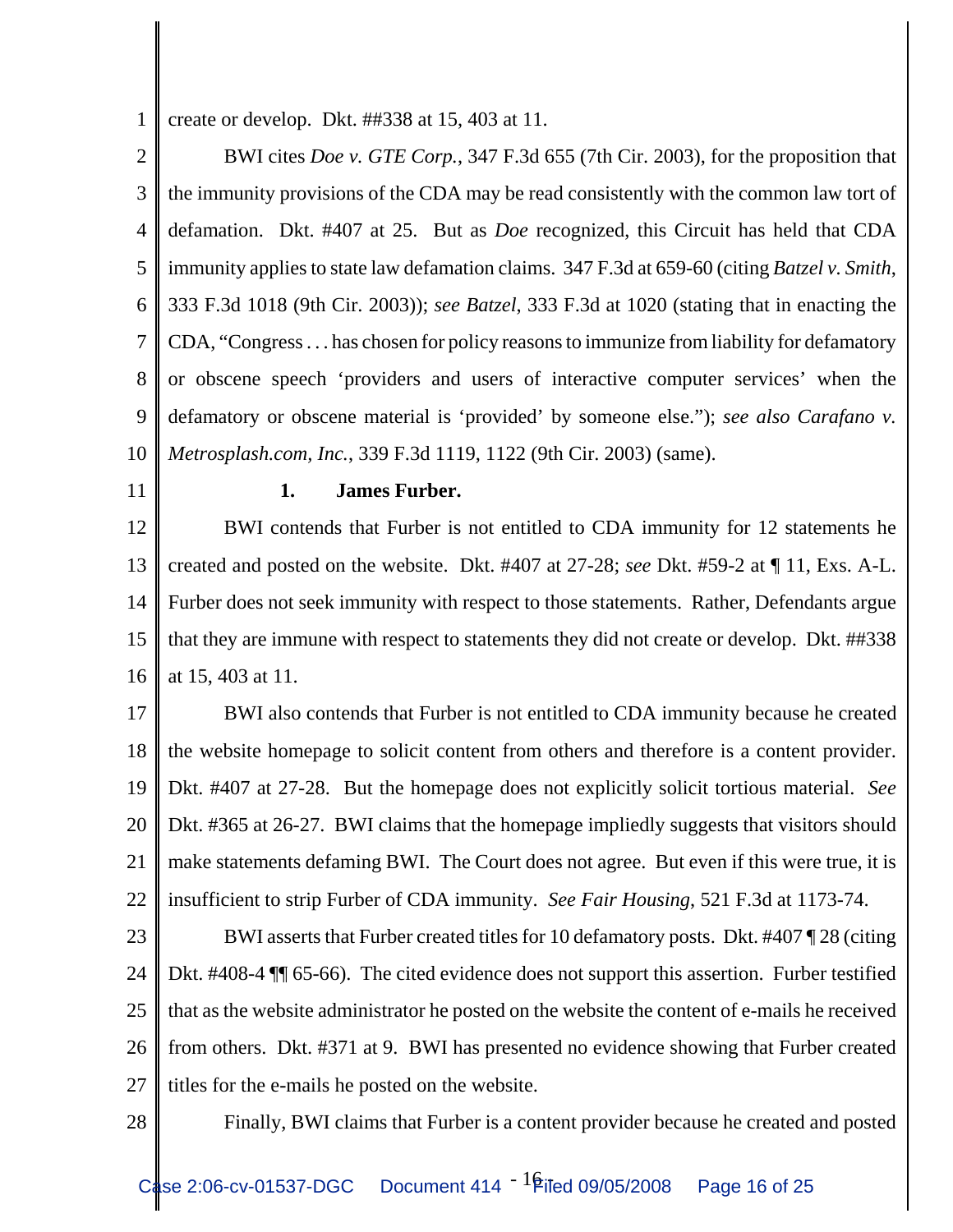1 2 3 a "Site Master Notice Post" stating that some posts were being moved to an alternative website. Dkt. #407 at 29. While BWI asserts that the statement was false, *see id.*, BWI does not contend that the statement was defamatory, *see* Dkt. #371 at 79-95.

4 5 The Court concludes that Furber is entitled to CDA immunity for the posts he did not create or develop.

6

### **2. Loren Unruh.**

7 8 9 10 BWI contends that Unruh has solicited content from others through his marketing of the website. Dkt. #407 at 29 (citing Dkt. #408-4 ¶¶ 74-79). But BWI has presented no evidence that Unruh solicited *defamatory* material. Unruh therefore is entitled to CDA immunity for the posts he did not create. *See Fair Housing*, 521 F.3d at 1173-74.

11

### **3. Nidrah Dial.**

12 13 14 15 16 17 18 19 20 21 22 23 24 BWI argues that Nidrah Dial is not entitled to CDA immunity with respect to the statements she typed and posted on the website for her husband. Dkt. #407 at 30. Defendants dispute that Mrs. Dial did anything more than act as Mr. Dial's scrivener. Dkt. ##338 at 17, 403 at 14. Mr. Dial testified that Mrs. Dial helped him decide which statements should be posted on the website. Dkt. #377 at 60. A jury reasonably could conclude from this testimony that the statements posted on the website by Ms. Dial were the result of a collaborative effort between the Dials. The Court will deny summary judgment for Mrs. Dial based on CDA immunity. *See Fair Housing*, 521 F.3d at 1166-67 (a person is "responsible" at least "in part" for statements made as a result of a collaborative effort). Mrs. Dial is nonetheless entitled to summary judgment on each post created in connection with her husband that are part of the 50 posts addressed in Defendants' motion because, as shown above, BWI has failed to present sufficient evidence of fault with respect to these posts.

25

### **IV. The Tortious Interference Claims (Counts Nine and Ten).**

26 27 28 BWI alleges in count nine that Defendants have tortiously interfered with BWI's prospective economic advantage with its members and prospective members. Dkt. #153-2 ¶ 204. BWI alleges in count ten that Furber tortiously interfered with BWI's contracts with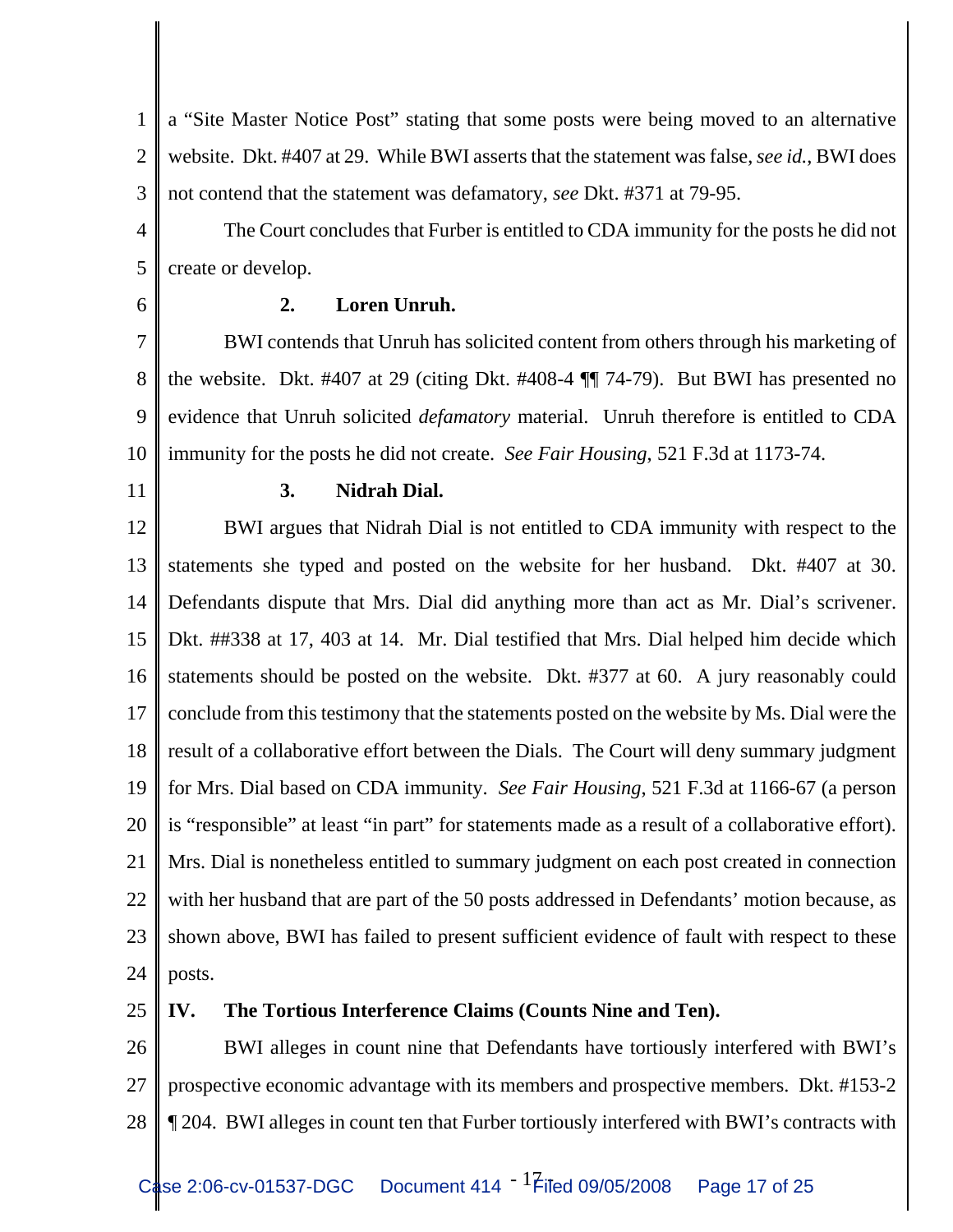1 2 3 4 5 6 its members. *Id.* ¶¶ 227-28. To establish tortious interference, BWI must show a valid contractual relationship or business expectancy, knowledge of the relationship or expectancy on the part of Defendants, intentional and improper interference with the relationship or expectancy causing a termination of the relationship or expectancy, and resulting damages. *See Wagenseller v. Scottsdale Mem'l Hosp.*, 710 P.2d 1025, 1043 (Ariz. 1985), *superseded in other respects by* A.R.S. § 23-1501.

7 8 9 10 11 12 13 14 15 Defendants argue that the tortious interference claims fail as a matter of law because BWI's evidence is insufficient to support a finding of improper interference and causation. Dkt. ##338 at 36-37, 403 at 22-23. With respect to the element of causation, Defendants argue that BWI has presented no evidence showing the loss of a member or prospective member as a result of the allegedly wrongful posts. *Id.* In response, BWI cites to posts encouraging BWI members to join Magnuson Hotels, a competitor of BWI. Dkt. #408-4 ¶ 141; *see* Dkt. #389 at 73-119. BWI contends that Defendants' failure to remove the Magnuson posts from the website is sufficient to support a finding of tortious interference. Dkt. #407 at 34.

16 17 18 19 20 21 BWI has presented evidence that the number of member terminations increased significantly in 2005, 2006, and 2007. Dkt. 408-4 ¶ 165. BWI asserts that this "empirical evidence strongly suggests a causal link between Defendants' wrongful conduct and the increase in self-termination" (*id.* ¶ 166), but BWI has presented no evidence as to why members decided to terminate their relationship. The mere increase in member terminations is not sufficient to hold Defendants liable for tortious interference.<sup>9</sup>

22 23 Even if the Court were to assume that the Magnuson posts caused BWI to lose members or prospective members, BWI has not shown that the posts were improper.<sup>10</sup> BWI

<sup>25</sup> 26 27 <sup>9</sup>BWI cites to the report of its expert witness, Dwight Duncan, in support of its causation argument. Dkt. #408-4 ¶ 166. Mr. Duncan, however, expressed no opinion on causation. *See* Dkt. ##339 ¶¶ 8, 11; 339-9 ¶ 2; Dkt. ##407 at 35-36, 408-4 ¶ 171.

<sup>28</sup> <sup>10</sup>BWI asserts that James Dial has admitted that the Magnuson posts are improper (Dkt. ##407 at 34, 408-4 ¶ 142), but the cited evidence does not support this assertion. *See*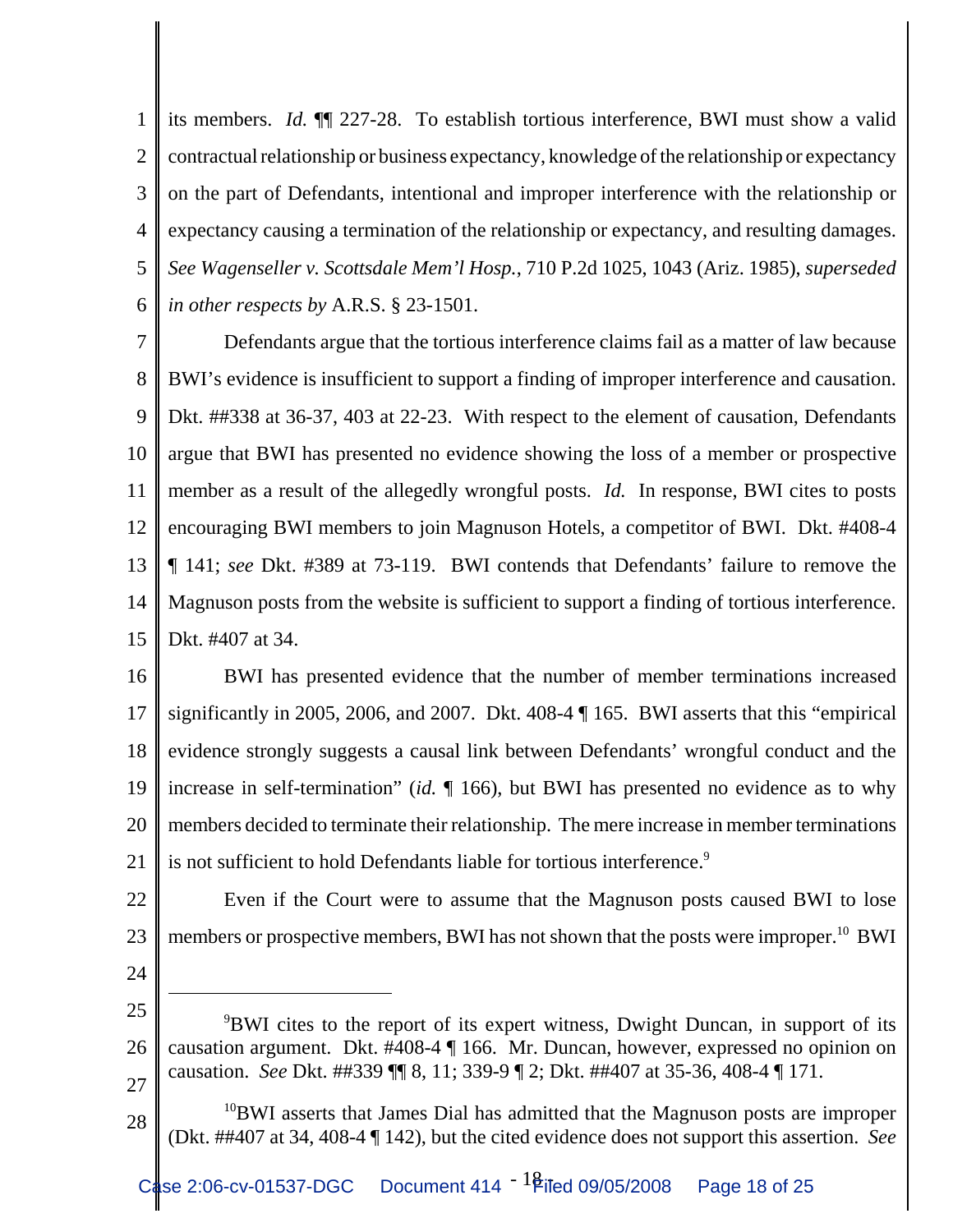1 2 3 4 5 6 7 8 9 10 11 12 13 14 15 does not address the seven factors for determining whether interference with a contractual relationship or business expectancy is improper. *See Wagenseller*, 710 P.2d at 1042-43 (adopting factors set forth in Restatement § 767). BWI has shown only that someone from a competing chain of hotels posted messages on the website encouraging BWI members to join the competitor, but a "business-driven motive, in and of itself, is not an improper motive." *Neonatology Assocs., Ltd. v. Phoenix Perinatal Assocs. Inc.*, 164 P.3d 691,695 (Ariz. Ct. App. 2007). Arizona courts have made clear that "'a competitor does not act improperly if his purpose at least in part is to advance his own economic interests.'" *Miller v. Hehlen*, 104 P.3d 193, 202 (Ariz. Ct. App. 2005) (citation omitted); *see Bar J Bar Cattle Co. v. Pace*, 763 P.2d 545, 548 (Ariz. Ct. App. 1988) ("One who interferes with the contractual rights of another for a legitimate competitive reason does not become a tortfeasor simply because he may also bear ill will toward his competitor.") (citing Restatement § 768, cmt. b); *Wagenseller*, 710 P.2d at 1043 ("It is difficult to see anything defensible, in a free society, in a rule that would impose liability on one who honestly persuades another to alter a contractual relationship.").

16 17 18 19 20 21 22 23 24 25 26 "'If the interferer is to be held liable for committing a wrong, his liability must be based on more than the act of interference alone.'" *Neonatology*, 164 P.3d at 694 (quoting *Safeway Ins. Co. v. Guerrero*, 106 P.3d 1020, 1026 (Ariz. 2005) (en banc)); *see Wagenseller*, 710 P.2d at 1043. There is "'no liability absent a showing that defendant's actions were improper as to motive or means.'" *Id.* at 693-94. BWI has "neither presented evidence of anything more nefarious than business competition nor evidence from which a reasonable jury could find that [Defendants] acted improperly." *Neonatology*, 164 P.3d at 695. The Court accordingly will grant summary judgment in Defendants' favor with respect to counts nine and ten. *See id.*; *Miller*, 104 P.3d at 203 (affirming summary judgment where there was no evidence showing that the defendant had acted improperly); *Bar J Bar Cattle*, 763 P.2d at 549 ("In the absence of evidence that [defendant] acted with an improper motive or

- 27 28
- Dkt. #402 ¶ 142.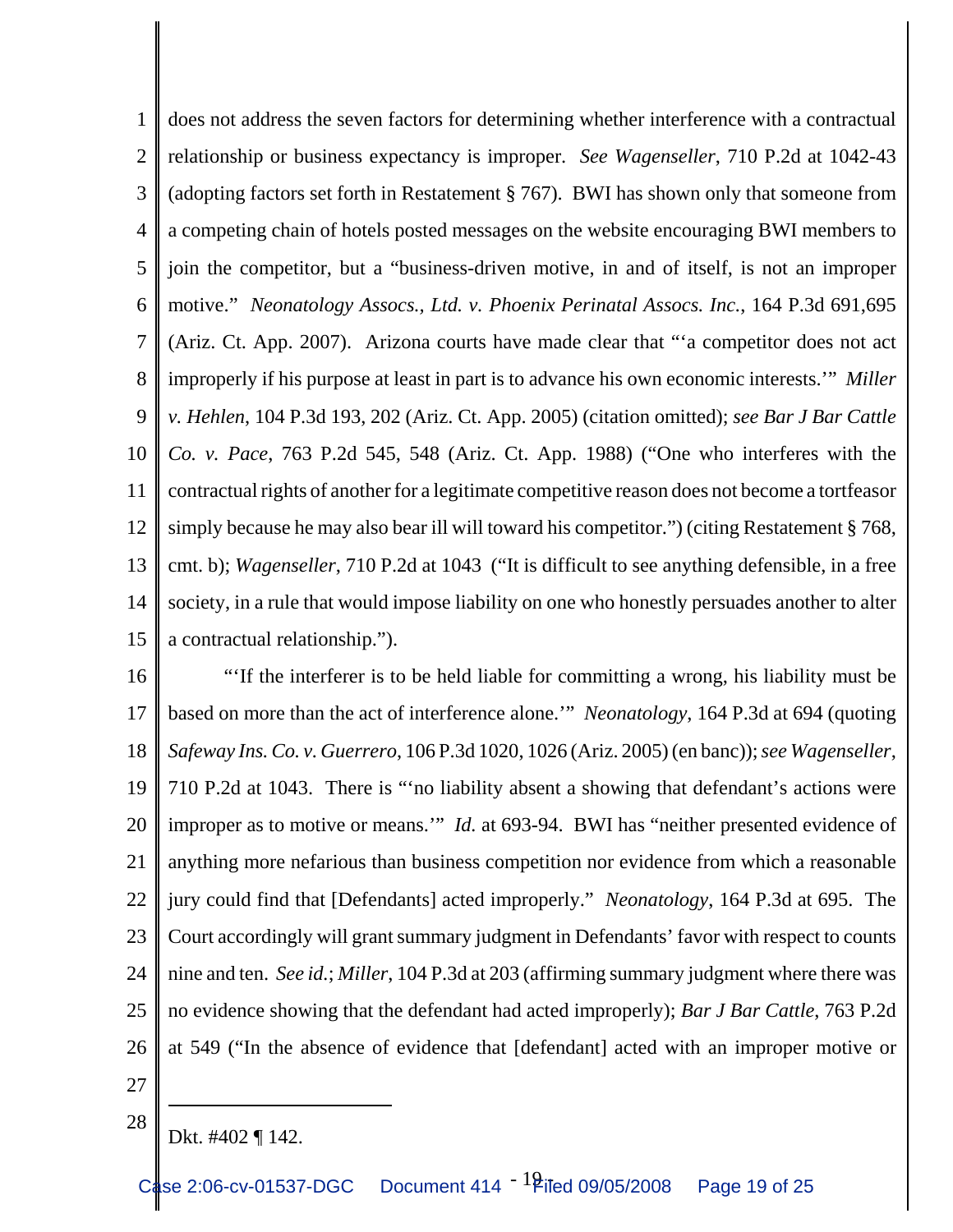1 2 3 4 employed improper means, the trial court properly granted summary judgment."); *see also Wagenseller*, 710 P.2d at 1043 ( "If the plaintiff is unable to show the impropriety of the defendant's conduct based on an examination of the[] factors [enumerated in Restatement § 767], the conduct is not tortious.").

5 **V. Damages.**

6

7 8 9 Defendants argue that they are entitled to summary judgment because BWI has failed to prove damages. Dkt. ##338 at 4, 403 at 2. The report of expert witness Dwight Duncan identifies three categories of damages: excessive member terminations, diversion of BWI employee time, and BWI's out-of-pocket expenses. Dkt. #339-9 at 7, ¶ 4.

10

### **A. Excessive Member Terminations.**

11 12 13 14 15 16 17 18 Mr. Duncan has opined that member self-terminations between 2005 and 2007 will result in a loss to BWI of nearly \$23,000,000. *Id.* at 3-4, ¶¶ 4 & 5.3. Noting that the Freewrites.net website was not created until May 2006, Defendants assert that BWI seeks to justify Mr. Duncan's damages calculation based on anonymous faxes sent in 2005. Dkt. #338 at 8; *see* Dkt. #153-2 ¶¶ 87-89. The damages calculation is fatally flawed, Defendants contend, because the anonymous faxes have never been produced by BWI and Mr. Duncan has admitted that his analysis regarding increased member terminations is unreliable if Defendants did not send the faxes. *Id.* at 8-9.

19 20 21 22 In response to Defendants' motion, Plaintiff disclosed, for the first time, faxes and letters purportedly sent by Defendants in 2005. *See* Dkt. #391. Defendants object to this evidence on the ground that it is untimely and may not be used on summary judgment under Rule 37(c) of the Federal Rules of Civil Procedure. Dkt.  $\#402 \P 33$ , 403 at 3.<sup>11</sup>

23

24 BWI did not disclose the 2005 faxes and letters until June 25, 2008 – more than a month after Defendants filed their summary judgment motion. BWI contends that its

<sup>26</sup> 27 28 <sup>11</sup>Defendants have filed a separate motion to strike the evidence. Dkt. #399. The Court will deny the motion because it is not permitted under the Court's rules of practice. LRCiv 7.2(m)(2) (objections to the admission of evidence offered in support of an opposition brief shall not be made in a separate motion to strike); *see EEOC v. AutoZone, Inc.*, No. 06- CV-0926-PHX-SMM, 2008 WL 2509302, at \*2 (D. Ariz. June 19, 2008).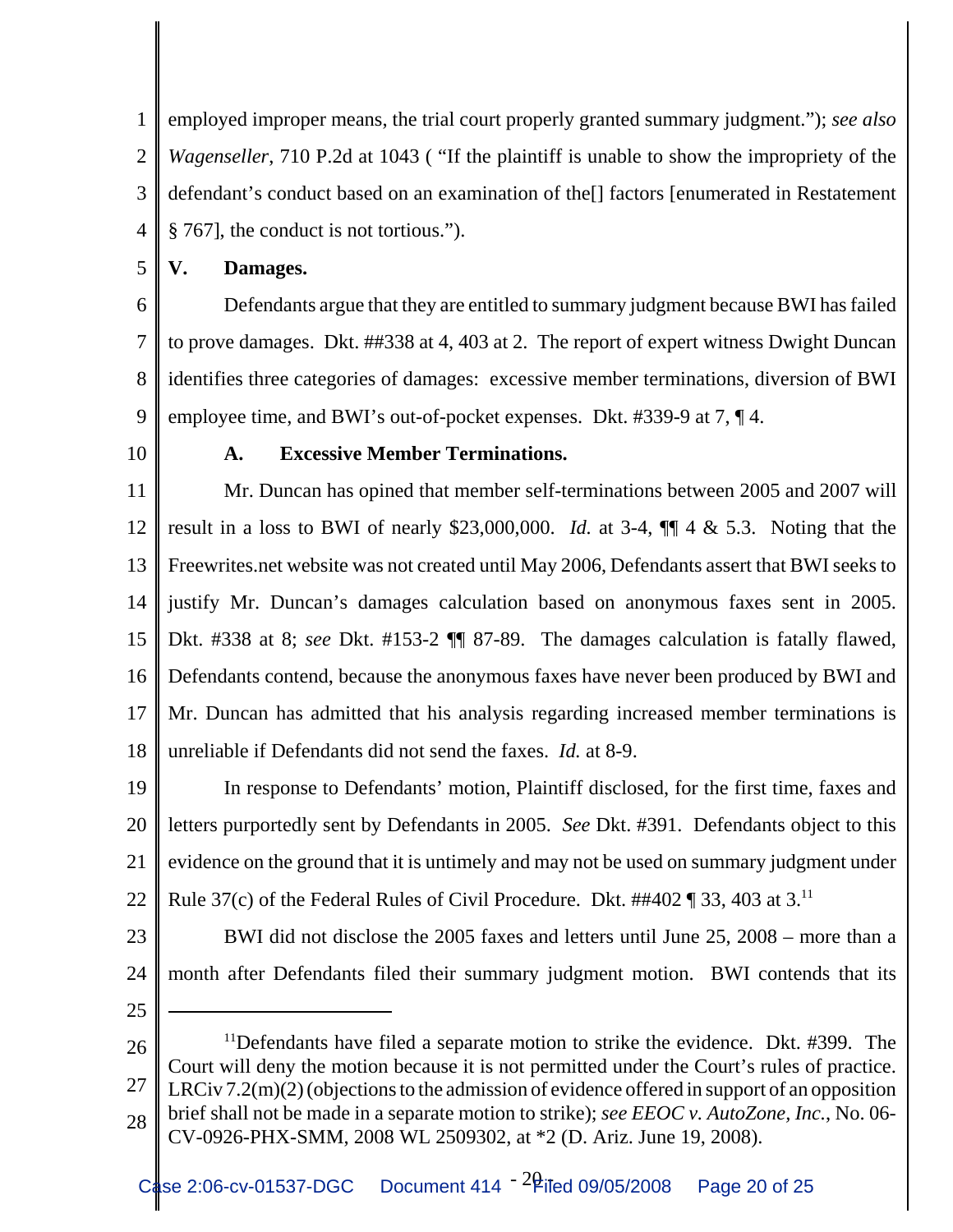1 2 3 4 untimely disclosure was substantially justified and harmless. *See* Dkt. #411. The Court does not agree, but need not resolve this issue because, as discussed below, BWI has failed to present sufficient evidence showing that the 2005 faxes and letters caused the increased member terminations.

5 6 7 8 9 10 11 12 13 BWI has approximately 2,400 members. Dkt. #339-9 at 1. Mr. Duncan notes that an average of 29 BWI members chose to terminate their memberships in 2002, 2003, and 2004. *Id.* Ex. E. This number increased to 47 terminations in 2005, 55 in 2006, and 54 in 2007. *Id*. Mr. Duncan does *not* opine that this increase was due to the actions of the Defendants. Dkt. #339-9. Indeed, BWI concedes that "Mr. Duncan has not and will not testify that Defendants' activities did in fact cause the increase in self terms[.]" Dkt. #407 at 35-36; *see also* Dkt. #408-4 ¶ 171. Mr. Duncan concludes, nonetheless, that the increased terminations will eventually cost BWI almost \$23,000,000. BWI seeks to recover these losses from Defendants.

14 15 16 17 18 19 20 21 22 23 24 25 26 27 28 BWI has produced no causation expert. No business analyst has examined the increased terminations and opined that they were caused by Defendants' faxes and website. In fact, BWI rather surprisingly asserts that "such opinions are beyond the scope of expert testimony." Dkt. #407 at 36. This of course is not correct. Causation experts are used frequently in business and other types of litigation. *See, e.g.*, *Theme Promotions, Inc. v. News Am. Mktg. FSI*, --- F.3d ---, Nos. 06-16230, 06-16341, 2008 WL 3852724, at \*9 (9th Cir. Aug. 20, 2008) (denying the defendant's motion for a new trial where the plaintiff's expert helped establish causation with respect to the plaintiff's loss of business); *Cashmere & Camel Hair Mfrs. Institute v. Saks Fifth Ave.*, 284 F.3d 302, 317 (1st Cir. 2002) (reversing summary judgment for the defendant on a false advertising claim in part because the plaintiff was entitled to rely on the "testimony of expert witnesses to demonstrate causation"); *Callahan v. A.E.V., Inc.*, 182 F.3d 237, 257 (3d Cir. 1999) (expert report of antitrust plaintiff was "sufficient evidence of causation to defeat a motion for summary judgment"); *Wood v. Cendant Corp.*, No. 03-CV-298-TCJ-FHM, 2006 WL 964749, at \*12 (N.D. Okla. Apr. 11, 2006) (denying summary judgment where the plaintiff's expert supplied a "plausible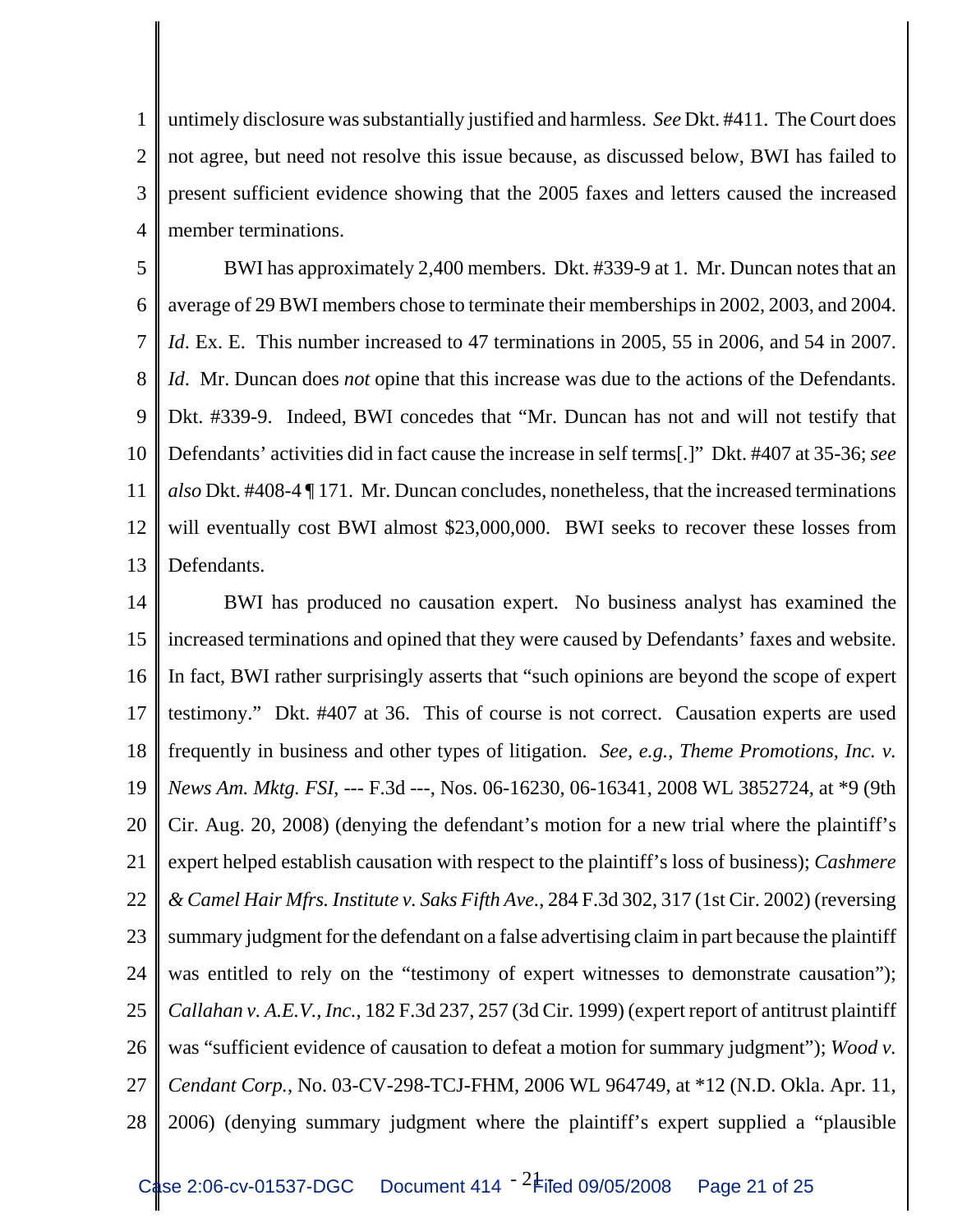1 2 3 causation link" between the defendant's profits and infringing activity); *see also Gorney v. Meaney*, 150 P.3d 799, 804 (Ariz. Ct. App. 2007) (expert testimony required to show medical treatment caused injury to plaintiff) (citation omitted).

- 4 5 6 7 8 9 10 11 12 13 14 15 16 17 18 19 In the absence of expert testimony, BWI asserts that "reasonable jurors may infer from BWI's evidence on this issue that the self-termination increases were due to Defendants' actions." *Id.* But BWI fails to present evidence from which such an inference reliably can be drawn. Mr. Duncan notes that the number of terminations increased by 18 in 2005, 26 in 2006, and 25 in 2007 – out of 2,400 BWI members. Dkt. #339-9, Ex. E. This amounts to a modest increase from an average of 1.2% terminations each year (29 out of 2,400 for 2002- 2004) to approximately 2.2% terminations each year (an average of 52 out of 2,400 for 2005- 2007). BWI makes no attempt to address the many factors that might have influenced these additional termination decisions, such as economic conditions, sales of member hotels, hotel closures, departures to join competing organizations, or changes in BWI policies. BWI presents no affidavits, depositions, or other documents from the former members stating why they terminated their memberships. BWI presents no evidence that it tracked reasons for member terminations or conducted exit interviews. Nor does BWI dispute that its corporate officers and board members have failed to identify a single member who terminated his or her relationship with BWI because of Defendants' faxes or website. *See* Dkt. ##339, 408 ¶¶  $14 - 23$ <sup>12</sup>
- 20 21 In short, the only evidence BWI presents in support of it causation claim is the fact that member terminations increased modestly during the same years that Defendants
- 22
- 23 24 25 26 27 28  $12$ In its discussion of the tortious interference claim, BWI does assert that a number of former BWI members left to join a competing organization known as Magnuson Hotels. Dkt. #407 at 34. As noted above, the tortious interference claim fails for other reasons. BWI has not presented evidence that members departed BWI to join Magnuson Hotels because of the allegedly wrongful actions of Defendants. And even if one could assume that some members made the change because Magnuson Hotels made posts on Freewrites.net – BWI has presented no evidence of that fact – BWI does not claim that the Magnuson posts constituted defamatory statements by Defendants, nor other kinds of wrongful conduct besides the now-dismissed claim for tortious interference. The Magnuson Hotels evidence therefore does not support BWI's claim for damages on the remaining counts in this case.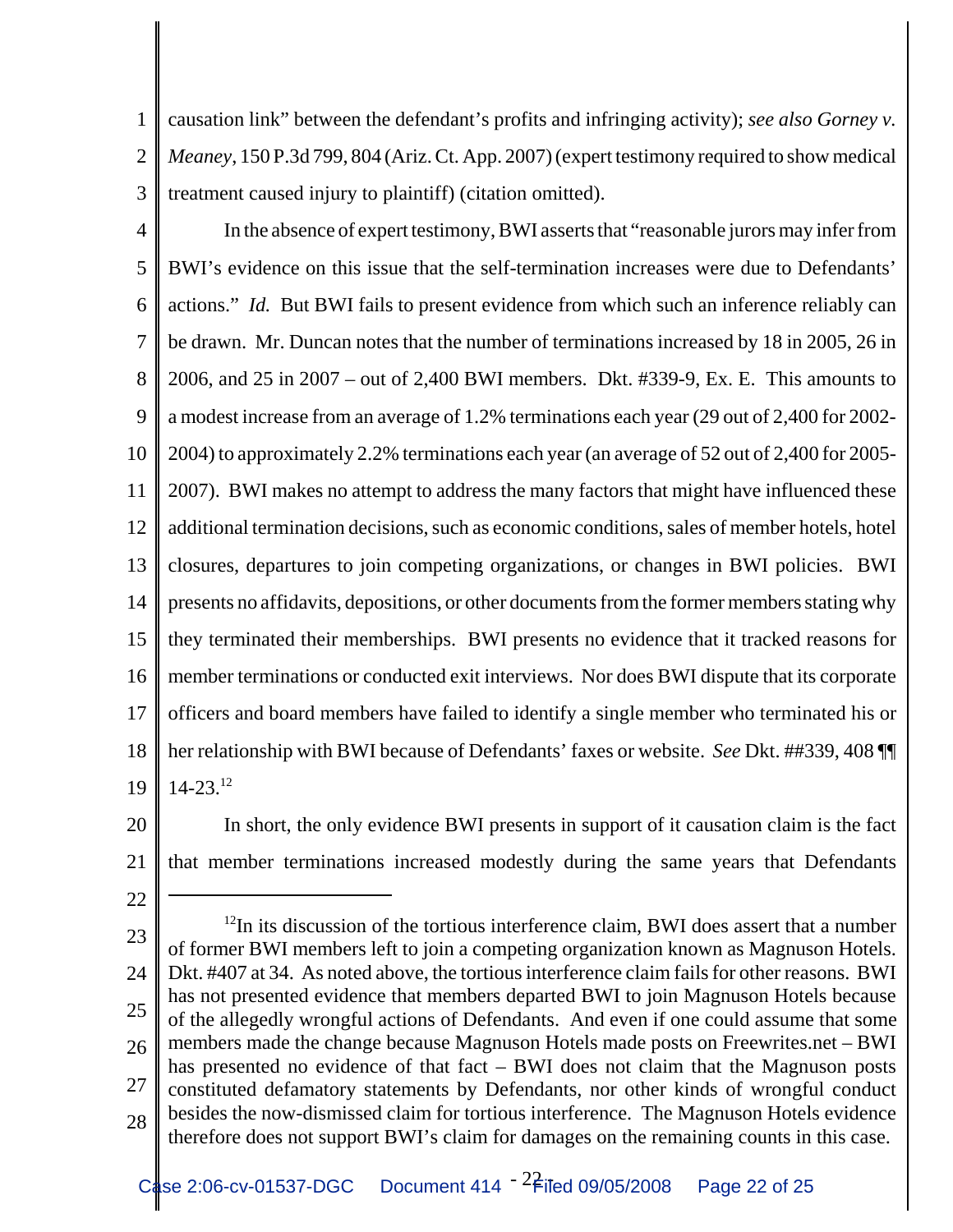1 2 3 4 5 6 7 8 9 10 11 12 13 allegedly were sending faxes and operating their website. Given the multitude of potential reasons for member terminations, this kind of timing evidence is simply too thin a reed to support a jury's award of \$23,000,000 in damages. *See Workman v. Kroger Ltd. P'ship I*, No. 5:06-cv-0046, 2007 WL 2984698, at \*8 (S.D. W. Va. Oct. 11, 2007) (lost business damages were not recoverable "absent expert testimony, proof of causally related lost income, or former clients' testimony that they refuse to do business with [the plaintiff] because of the [defamatory] posting"). BWI must show a "reasonable connection" between Defendants' conduct and BWI's loss of members. *Robertson v. Sixpence Inns of Am., Inc.*, 789 P.2d 1040, 1047 (Ariz. 1990) (en banc). Absent evidence as to why members terminated their relationship with BWI, "the jury would be left to sheer speculation on the issue of causation." *Shaner v. Tucson Airport Auth., Inc.*, 573 P.2d 518, 522 (Ariz. Ct. App. 1977). The Court will grant summary judgment in Defendants' favor with respect to damages based on excessive member terminations.

14

### **B. Diversion of Employee Time and Out-of-Pocket Expenses.**

15 16 17 18 BWI seeks nearly \$900,000 for the "diversion of employee time" and "out-of-pocket expenses" allegedly incurred as a result of Defendants' conduct. Dkt. #339-9 at 7. These categories of claimed damages are not recoverable as a matter of law, Defendants contend, because they merely represent BWI's attorneys' fees. Dkt. ##338 at 10, 403 at 5-6.

19 20 21 22 BWI agrees that attorneys' fees for outside counsel are not recoverable as damages. Dkt. #407 at 37 n.26. The parties dispute, however, whether the amount of the claimed damages includes attorneys' fees and whether BWI may recover for the "diverted time" of its in-house counsel. *Id.*; Dkt. ##338 at 10, 403 at 5-6.

23

24 25 26 27 28 The Court will grant summary judgment in Defendants' favor to the extent BWI seeks to recover outside counsel fees in the form of damages. *See Motorola, Inc. v. Fed. Exp. Corp.*, 308 F.3d 995, 1007 n.13 (9th Cir. 2002) ("We recognize that costs and attorney's fees are not 'damages[.]'"). The Court cannot, on the present record, determine whether BWI may recover for the alleged diverted time of its in-house counsel. BWI has presented no evidence describing the nature of the work performed by its in house counsel. *See Travelers*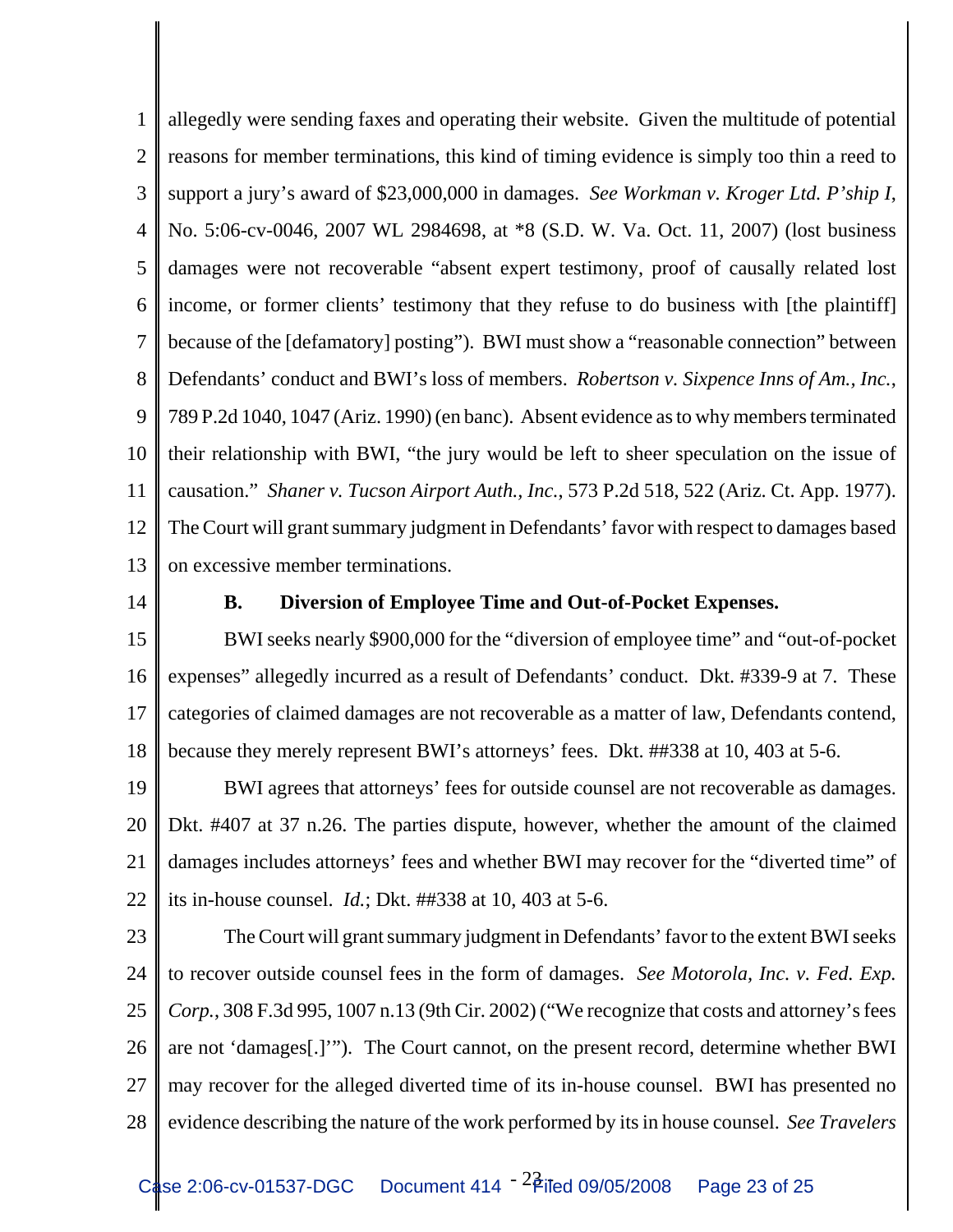1 2 3 4 5 *Indem. Co. of Ill. v. Millard Refrigerated Servs.*, No. 8:00CV91, 2002 WL 2005717, at \*1 (D. Neb. Sept. 3, 2002) (in-house counsel fees are generally recoverable for work involving substantive legal services but are not permitted for time devoted to acting as a liaison between the corporation and outside attorneys). The Court will deny summary judgment with respect to this issue.

6

7

8

9

10

16

17

18

19

20

21

22

23

24

25

26

27

### **IT IS ORDERED:**

- 1. Defendants' motion for summary judgment (Dkt. #338) is **granted in part** and **denied in part** as follows:
	- a. Summary judgment is granted in favor of Defendant Nidrah Dial with respect to the contract-related claims (counts one, three, and five).
- 11 12 13 14 15 b. Summary judgment is granted in favor of Defendants James Dial and Loren and Gayle Unruh on the breach of contract claim (count one) with respect to the alleged use of BWI equipment and disclosure of BWI confidential information. Summary judgment is denied on the breach of contract claim with respect to Defendants' use of BWI marks.
	- c. Summary judgment is granted in favor of Defendants on the claims for breach of the implied covenant of good faith and fair dealing (count three) and breach of implied contract (count five).
	- d. Summary judgment is granted in favor of Defendants on the defamation claim (count eight) with respect to the 50 statements they admittedly made or published and any statements they did not create or develop.
		- e. Summary judgment is granted in favor of Defendants on the tortious interference claims (counts nine and ten).
	- f. Summary judgment is granted in favor of Defendants with respect to damages based on excessive member terminations. Summary judgment is denied with respect to damages based on diverted employee time and out-of-pocket expenses.
- 28
- 2. Defendants' motion to strike (Dkt. #399) is **denied**.